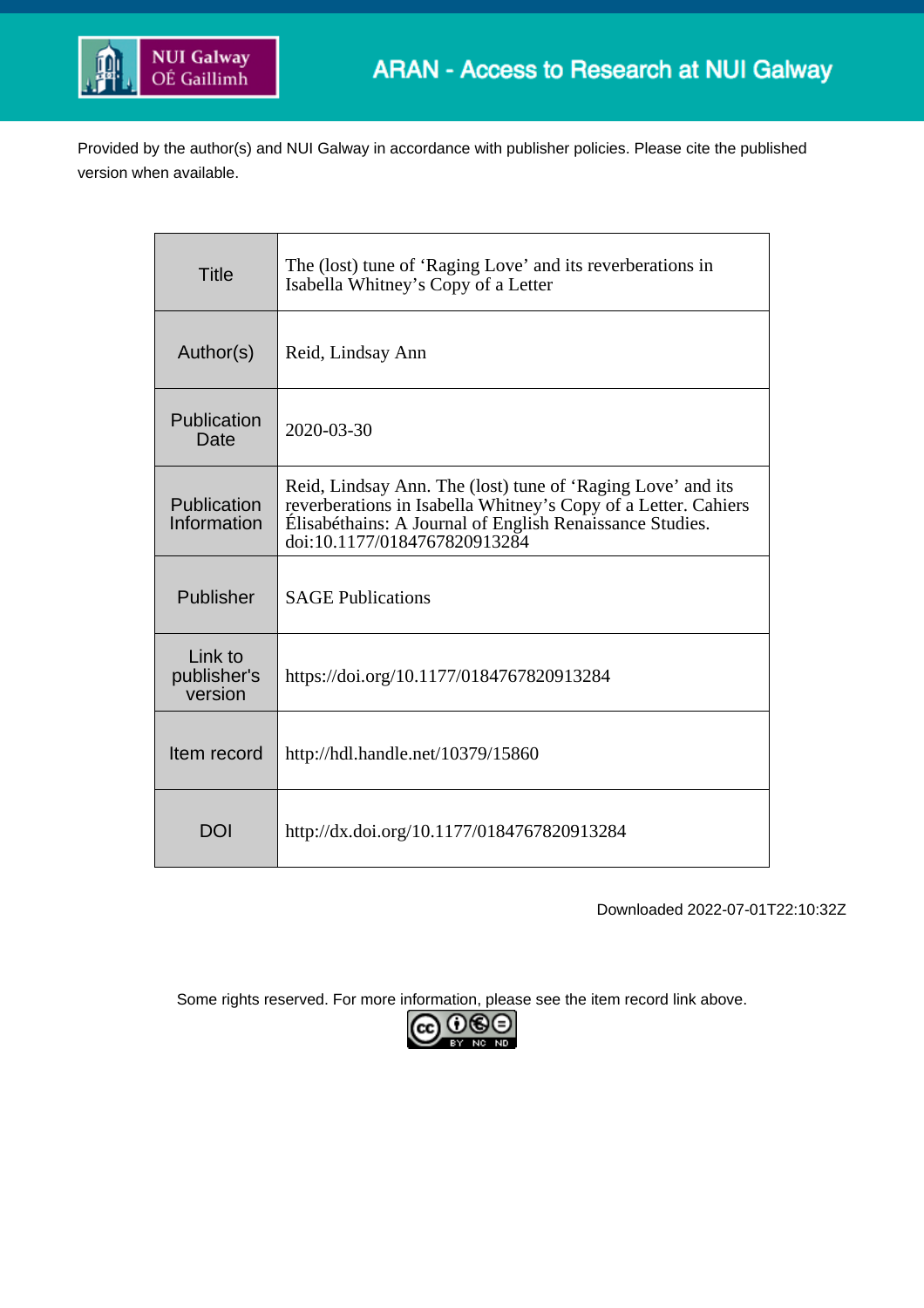# **The (Lost) Tune of 'Raging Love' and Its Reverberations in Isabella Whitney's** *Copy of a Letter*

Lindsay Ann Reid National University of Ireland, Galway

## **Abstract:**

This article argues that Isabella Whitney's verse epistles 'To Her Unconstant Lover' and 'The Admonition' from *The Copy of a Letter* (c. 1566–67) are enmeshed more thoroughly in the early modern English soundscape than previous criticism has tended to acknowledge. Seeking to enrich current understandings of Whitney's confluences, this article first examines the vibrant musical sphere in which *The Copy of a Letter*'s printerpublisher Richard Jones was demonstrably immersed before moving on to explore the more specific implications of an acoustically evocative allusion to 'Raging Love' (a nowlost Elizabethan ballad melody) in the opening lines of 'The Admonition'.

#### **Keywords:**

Isabella Whitney, Richard Jones, *The Copy of a Letter*, ballads, 'Raging Love'

'To Her Unconstant Lover' and 'The Admonition by the Auctor to All Yong Gentilwomen and to Al Other Maids Being in Love' were printed side by side in *The Copy of a Letter*, a slim anthology of lyrics dating to c. 1566–67. <sup>1</sup> These two mythologically allusive verse missives, both the work of Isabella Whitney, function as a paired set presented in the continuous voice of a single forsaken woman. Whereas, in the first, this persona narrates her distress upon learning that her erstwhile lover has abandoned her to marry another, in the second she draws on her alleged experience to offer other young women the 'good counsell' needed to combat the 'fained lies' and 'flattering tonges' of insincere wooers (and thus, presumably, to avoid a romantic fate similar to her own).<sup>2</sup> Existing studies of *The Copy of a Letter*'s generic affiliations have usually focused on the collection's epistolary veneer. Following the lead taken by Ann Rosalind Jones in her 1990 monograph *The Currency of Eros*, critics have tended to view Whitney's verse letters as products of the page and explicit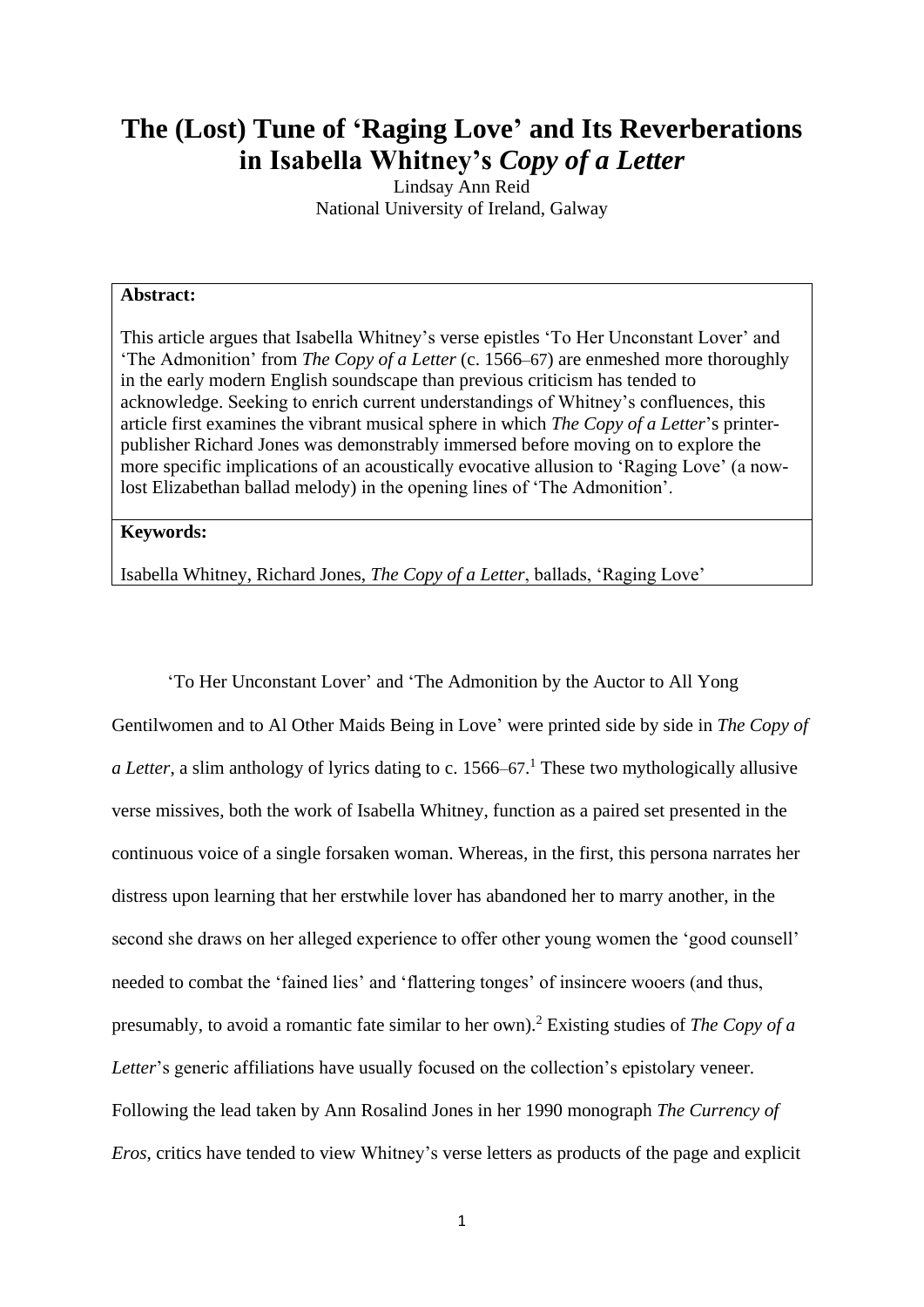responses to 'the newly fashionable mode of Ovid's *Heroides*, in which the Roman poet represented attempts by seduced and abandoned heroines to reclaim the men who had betrayed them'.<sup>3</sup> In practice, this means that *The Copy of a Letter* is often read more or less exclusively against Ovid's ancient amatory epistles and/or George Turberville's c. 1566–67 English translations of these pieces. Relatively little sustained consideration has been given to the intertextual – and intermedial – relationships of *The Copy of a Letter* with other Tudor works or to its engagements with indirect channels of classical inheritance.

While I by no means seek to diminish the appreciable generic resemblances between Whitney's verse letters and the female-voiced laments of Ovid's *Heroides*, this study aims to enrich current understandings of Whitney's confluences: I argue that 'To Her Unconstant Lover' and 'The Admonition' are enmeshed more thoroughly in the contemporary English soundscape of the 1560s than previous criticism has tended to acknowledge.<sup>4</sup> My analysis is attuned not only to what has been called 'the fluidity with which poems could move between literary and musical forms' in the early Elizabethan era, but also to the idea that ballads, in particular, can 'be imagined as part of an enormous interconnected matrix of meanings' that involves non-textual as well as textual cues and signifiers.<sup>5</sup> In what follows, I first locate *The Copy of a Letter* within the vibrant early modern musical sphere in which its printer-publisher was demonstrably immersed. Following from this, I proceed to examine the more specific implications of a moment at the outset of 'The Admonition' wherein Whitney invokes 'Raging Love', a widely disseminated – yet now regrettably lost – sixteenth-century ballad melody. In so doing, I ask how Whitney's poetry in *The Copy of a Letter* might reverberate with 'The Lover Comforteth Himselfe' and 'The Complaint of a Woman Lover', two mid-Tudor pieces that were sung to this tune.<sup>6</sup>

## **Ballads and Miscellanies**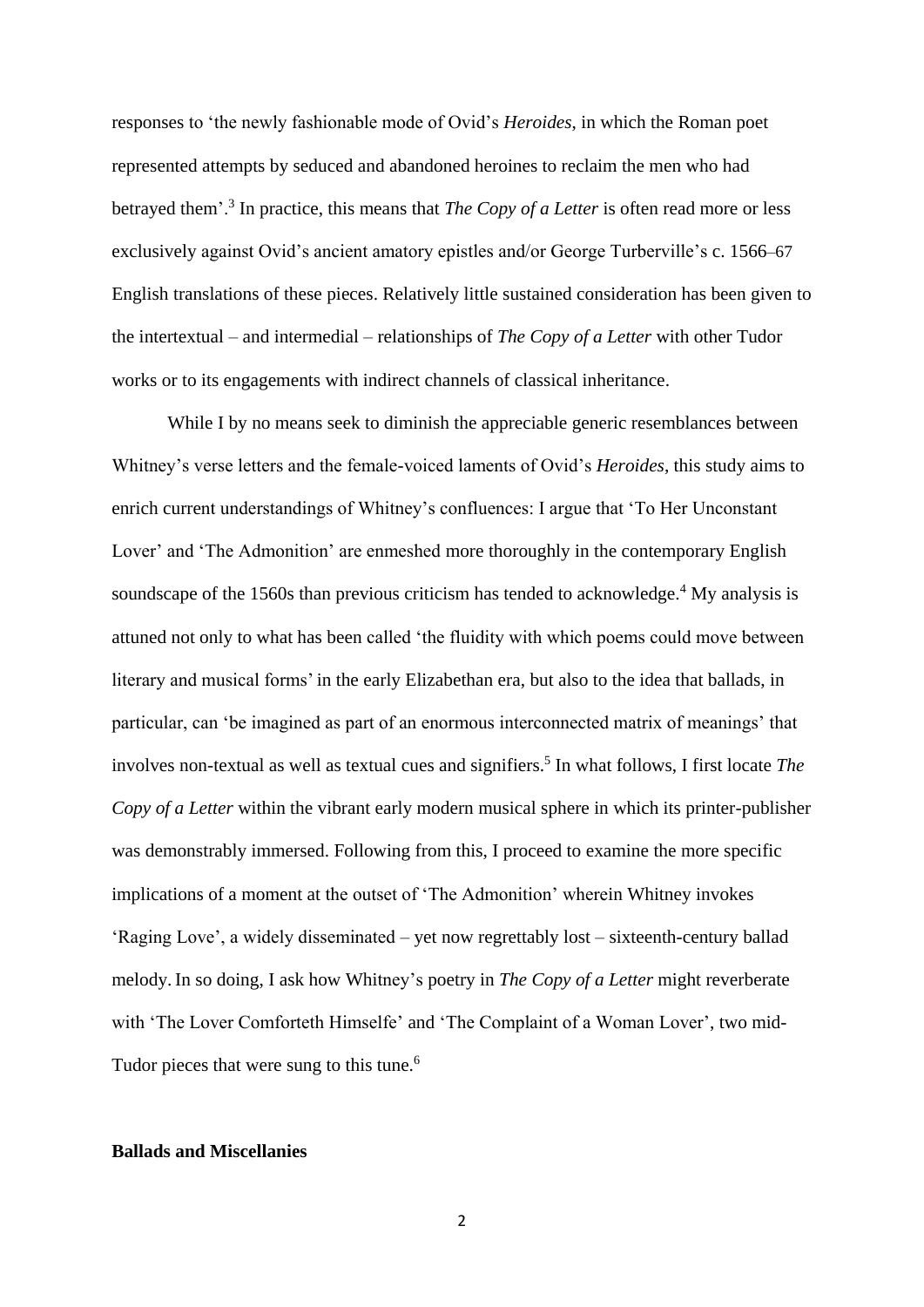Following Richard Jones's admission to London's Company of Stationers in mid-1564, he commenced an industrious career as a printer, publisher, and bookseller that would span nearly five decades. Just one in a remarkably long line of lyric anthologies and miscellanies solely or collaboratively produced by this stationer – a list that also features such titles as *A Handefull of Pleasant Delites*, *The Paradise of Daynty Devices*, *The Gorgious Gallery of Gallant Inventions*, *Brittons Bowre of Delights*, and *The Arbor of Amorous Devises* – *The Copy of a Letter* was among his earliest outputs. Although Jones is known to have printed and/or published an unusually high proportion of what we would now recognise as capital-L Literature, including works by Thomas Lodge and Christopher Marlowe, Kirk Melnikoff's biographical and bibliographical work on this stationer has shown that he habitually produced 'a variety of material in order to best exploit the developing eclectic market for print'.<sup>7</sup> Initially working from a shop in St. Paul's Churchyard, Jones made his first entry into the Stationers' Register in 1564–65 and was duly licensed to print 'a ballet intituled *Spoyled in synnes o Lorde a wretched synnful gooste'.*<sup>8</sup> This marked the beginning of Jones's longstanding specialisation in broadside ballads, which have been identified as 'a staple of his career'.<sup>9</sup> The scholarship of Tessa Watt has demonstrated that '[i]n the early Elizabethan years, most of the stationers of London dealt in the occasional ballad', yet the scale of Jones's work in this area was exceptional.<sup>10</sup> Surviving records indicate that he ultimately registered, according to Watt's count, '164 separate titles…, not including 123 entered in 1586 which were listed on a sheet of paper now lost'.<sup>11</sup>

In 'Broadside Ballads, Miscellanies, and the Lyric in Print', a key study of the hazy distinctions between the ballad and the lyric in mid-Tudor print culture, Eric Nebeker has persuasively posited that the 'crossover between broadside ballads and miscellanies runs deeper than the metrical forms and musicality'.<sup>12</sup> Remarking that, especially in the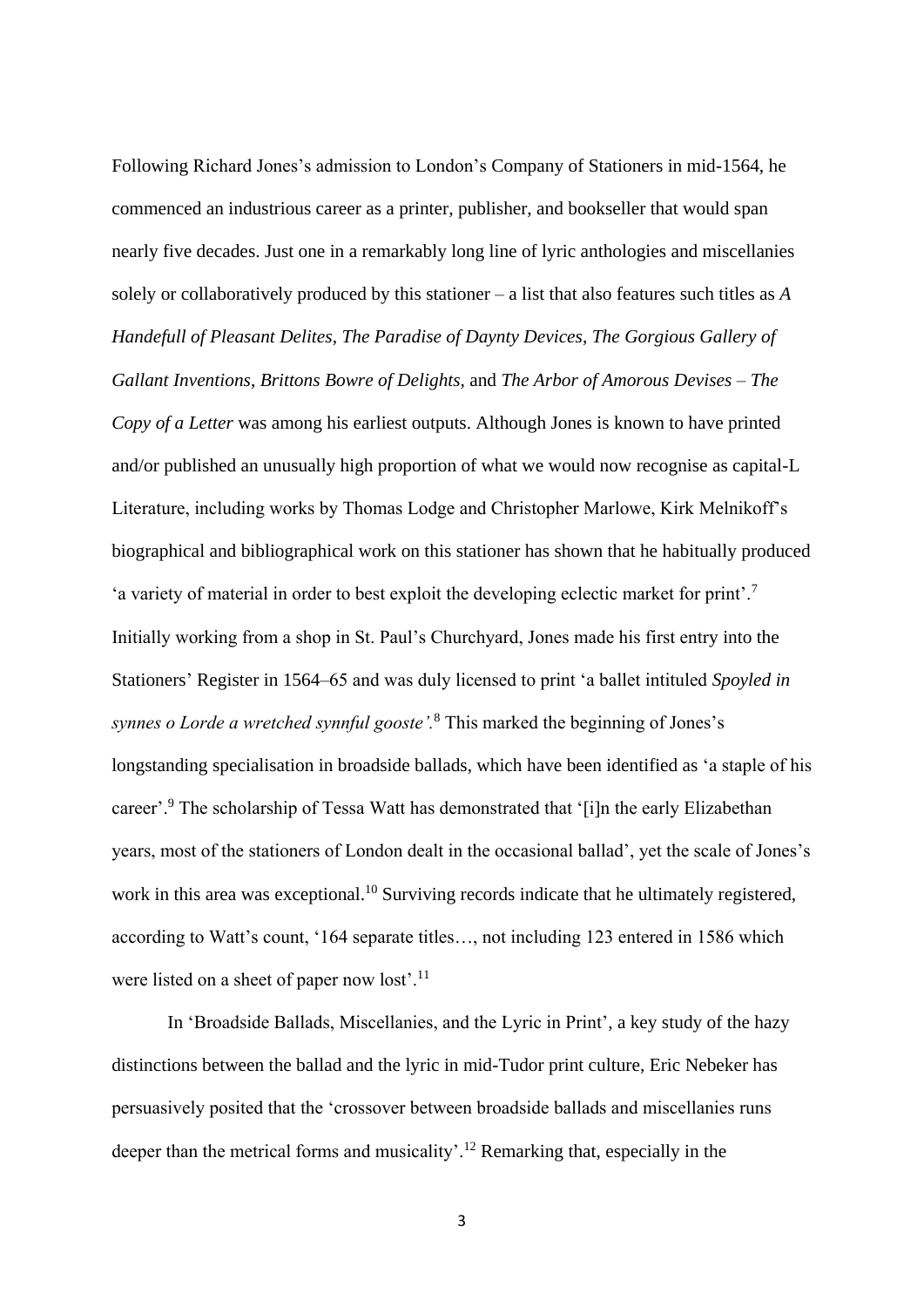anthologies of poetry produced prior to 1580 (after which date 'the miscellany market' increasingly 'sift[ed] out ballads'), 'differences between their use of meter, themes, and even topics are often simply matters of presentation', Nebeker devoted considerable space to assessing the early works printed and published by Jones.<sup>13</sup> Illustrative of Jones's general tendency to draw from his own considerable stock of ballads when populating the pages of his lyric anthologies is *A Handefull of Pleasant Delites*. This collection was first licensed as 'a boke intituled of *very pleasant Sonettes and storyes in myter* by CLAMENT ROBYNSON' in c. 1565–66, roughly one year prior to *The Copy of a Letter*'s registration.<sup>14</sup> While *A Handefull* is known to have been reprinted several times in the late sixteenth century, little, if anything, remains of the first edition.<sup>15</sup> There now exists only a single (nearly complete) copy of an expanded edition of 1584; just a few scattered leaves attest to *A Handefull*'s earlier and later instantiations. Nearly a century ago, Hyder E. Rollins's thorough editorial work on this text revealed that the anthology 'contains nothing but ballads, all of which had, before their collection in [Jones's] miscellany, been printed on broadsides'.<sup>16</sup> Furthermore, Rollins was able to reconstruct with considerable confidence a corpus of twenty-two pieces found amongst the extant 1584 edition's thirty-two songs that almost certainly appeared in *A Handefull's* first edition.<sup>17</sup>

*A Handefull* is often hailed as a direct generic successor to the enormously influential and frequently reprinted *Songes and Sonnettes*, a hefty lyric miscellany first published by Richard Tottel in 1557. It is therefore worth briefly considering how the early reception of poems from Tottel's *Songes and Sonnettes* may well have influenced *A Handefull*'s initial conception and marketing in the mid-1560s. Although Tottel's anthology was not overtly presented to audiences as a musical songbook per se, there is compelling evidence to suggest that it was received as such by those whose tastes were actively helping to shape the marketplace for printed texts at the dawn of Elizabeth I's reign. In the years following *Songes*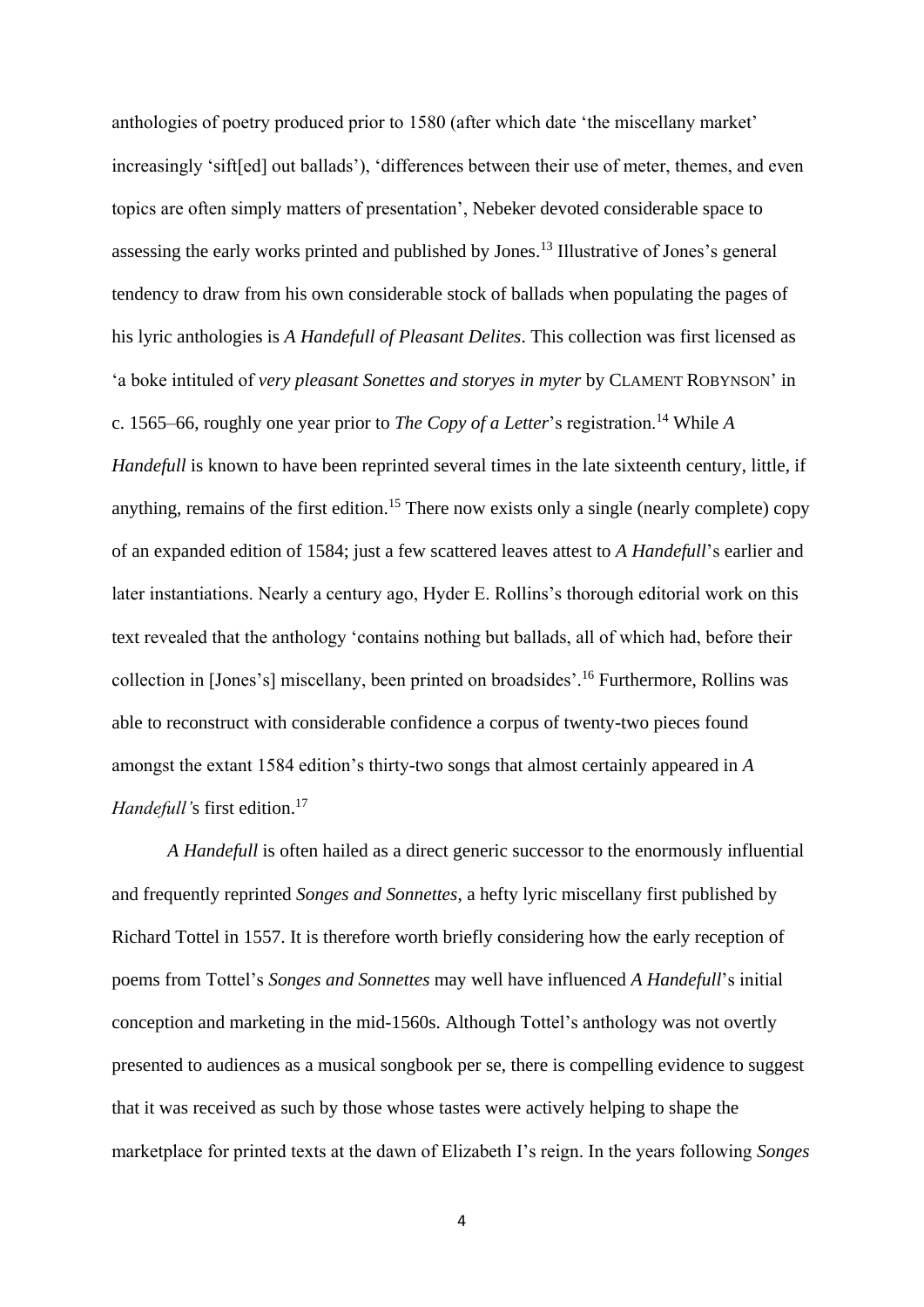*and Sonnettes*'s initial début, a number of enterprising and fashion-conscious London stationers, including Jones, collectively registered at least thirteen individual poems from this vast lyric collection for broadside publication (in addition to a host of other ballads with looser Tottelian resonances).<sup>18</sup> In all likelihood, the perceived suitability of *Songes and Sonnettes*'s lyrics for dissemination as broadside ballads and the saleability of poems issued in this format inflected the musical framing of Jones's *Handefull*. This miscellany's paratextual materials make the contiguities between *A Handefull*'s printed poems and broadside culture explicit. The title page to the extant 1584 edition claims that it is comprised of 'sundrie new Sonets and delectable Histories, in divers kindes of Meeter' and boasts that these have been set 'to the newest tunes that are now in use, to be sung'.<sup>19</sup> Moreover, a poetical preface from 'The Printer to the Reader' identifies the volume's anticipated audience as 'You that in Musicke do delight' and suggests that its lyric contents – which 'Ladies', in particular, 'may wel like' – are 'Songs' equally well suited 'to reade or heare' (3, 14, 20).

Scholars have often identified Jones as something of an anomaly in the Elizabethan publishing industry – in part because, as Melnikoff has demonstrated, he 'penned a virtually unrivalled amount of prefatory material' over the course of his lengthy career.<sup>20</sup> This includes the addresses, both in verse and both identically titled 'The Printer to the Reader', that more than likely appeared at the start of *A Handefull* in c. 1565–66 and graced the opening pages of *The Copy of a Letter* approximately one year later. In a recent article, Michelle O'Callaghan has highlighted the striking rhetorical analogies between these two prefatory pieces, each of which, as she suggestively puts it, replicates the 'ballad seller's  $\text{cry}$ '.<sup>21</sup> Both are directly addressed to the 'you' of the prospective purchaser browsing the bookstalls of St. Paul's in search of 'pretie thinges' or diverting 'trifle[s]' (*Handefull*, 3, 15; *Copy*, sig. A1v).<sup>22</sup> Moreover, both identically implore such browsers to 'buy this…Booke' (*Handefull,* 21; *Copy*, sig. A1v). After all, 'the price is not so deare', and the satisfied customer will have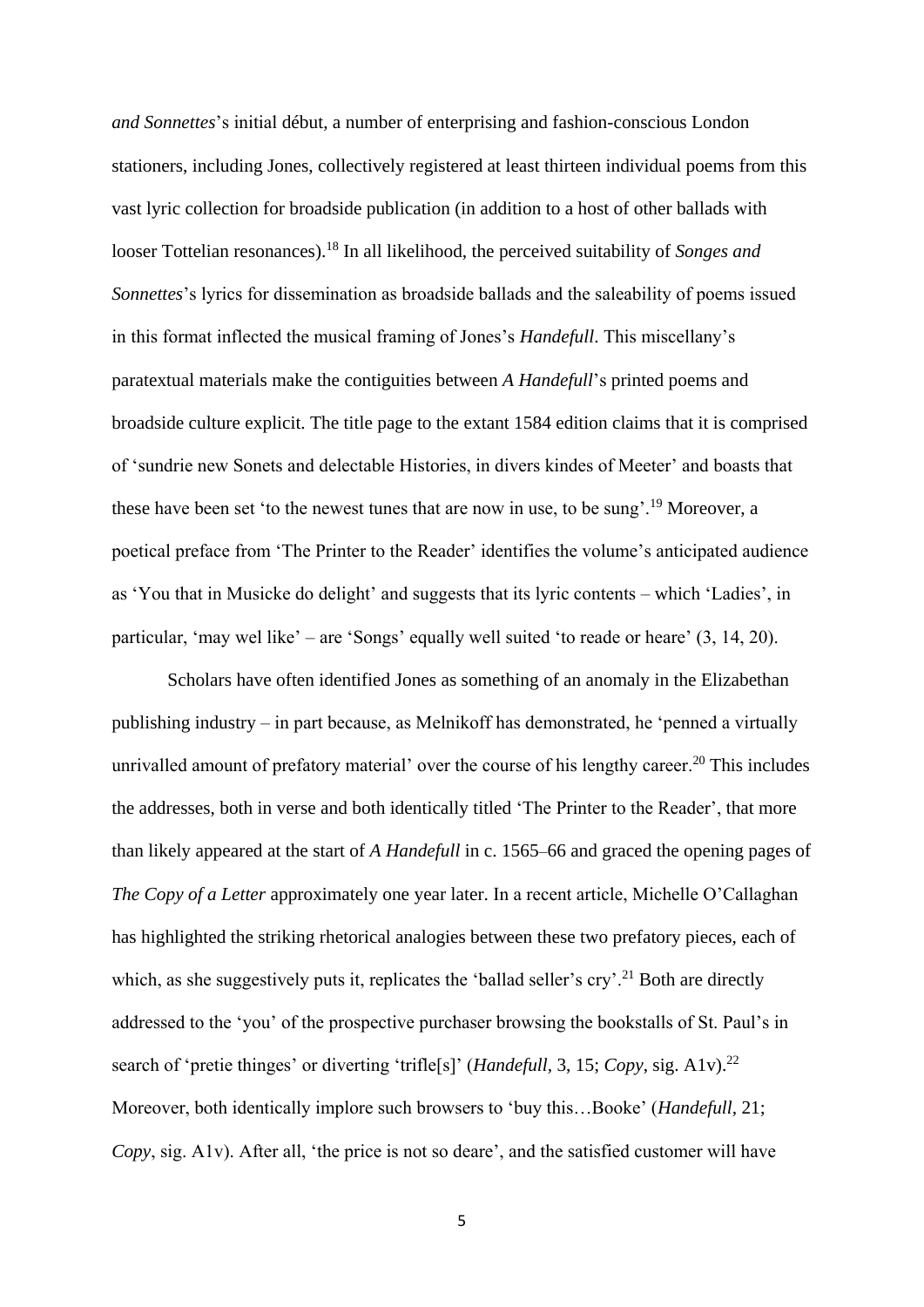'bestowed' his or her 'mony well' (*Handefull,* 22; *Copy*, sig. A1v). These parallels in advertising strategy would seem to suggest that *The Copy of a Letter* emerged from and was intended to circulate within the same early modern soundscape as Jones's near-contemporary and more explicitly musical *Handefull.*

It is not only the paratextual framing techniques employed by Jones, but also the character of Whitney's own poetry that invites us to juxtapose *A Handefull* with *The Copy of a Letter* and, consequently, to locate the amatory epistles of the latter within the same material, textual, and aural contexts of early Elizabethan ballad culture as the former. Readers of Whitney's poetry have sometimes noted the author's use of so-called ballad metre, both in *The Copy of a Letter* and in her later auto-miscellany of 1573, *A Sweet Nosegay*. It has been variously, if passingly, suggested that the 'lowly origins and ubiquity' of her 'popular and populist' metre were 'well suited' to her subject matter, for instance, or that 'her one verse form, …resists sophisticated poetical utterances', thereby complementing Whitney's 'colloquial tone' and 'simple diction'.<sup>23</sup> Others have ventured that her 'use of ballad meter calls attention to the text as a product of the print market', or that, more particularly, her loose adherence to 'the form and conventions of broadside ballads' may have rendered Whitney's poetry attractive to 'readers who were drawn to stories that gave advice on affairs of the heart'.<sup>24</sup> The connections between *The Copy of a Letter* and sixteenth-century balladry extend far beyond Whitney's metrical choices, however. It is here useful to reiterate O'Callaghan's further, generalised observations about the 'vocality' of Whitney's first-person lyrics, 'which are characteristically imagined as events in a sounded world', and the author's apparent 'responsiveness to the acoustic' in both 'To Her Unconstant Lover' and 'The Admonition'. <sup>25</sup> Although it is impossible to definitively ascertain whether Whitney's earliest audiences would have approached the dialogic poetry in *The Copy of a Letter*, like that of *A Handefull,*  with the expectation that it would be equally suitable 'to reade or heare', there are obvious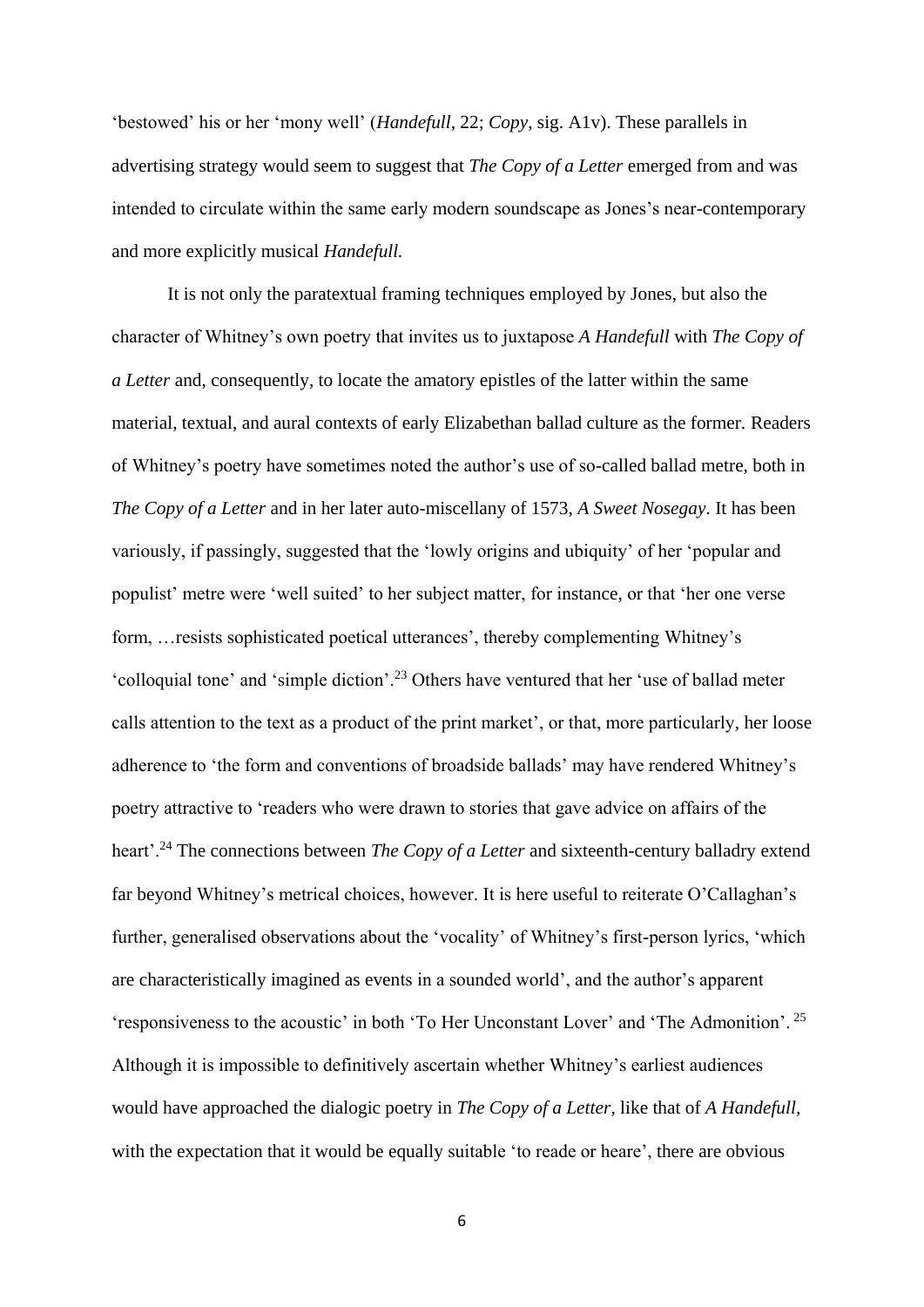parallels between the epistolary rhetoric of the personal letter and the communicative strategies of the first-person complainants who so frequently narrate early modern ballads. Such resemblances are only further strengthened by the physical similarities between broadside ballads and letters, their common conceptual play with the fictions and materialities of voice and embodiment, and their shared sense of inherent transmissibility. I am therefore in broad agreement with O'Callaghan's assessment that Whitney's poetics in 'To Her Unconstant Lover' and 'The Admonition' appear to have been 'conditioned by the performative qualities of the ballad as a genre'.<sup>26</sup>

# **The Tune of 'Raging Love'**

It is with the general contexts outlined above in mind that I want now to turn my attention to a specific musical reference found in the opening lines of Whitney's second missive in *The Copy of a Letter*. In her advice-dispensing role, Whitney's female persona opens 'The Admonition' with a call to

Ye Virgins that from Cupids tentes do beare away the soyle Whose hartes as yet with raginge love most paynfully do boyle.

#### $(1-4)$

'To you I speake', Whitney's epistoler continues, 'for you be they, / that good advice do lacke'  $(5-6)$ .<sup>27</sup> O'Callaghan has honed in on this 'phatic and performative' moment, comparing it to a 'conventional ballad address that draws the audience into the ambit of the poem' by invoking 'acts of speaking and listening that situate both speaker and audience in the here and now'. <sup>28</sup> I here seek to further this line of analysis by positing that there is a far more specific link to early modern ballad culture simultaneously embedded in these lines: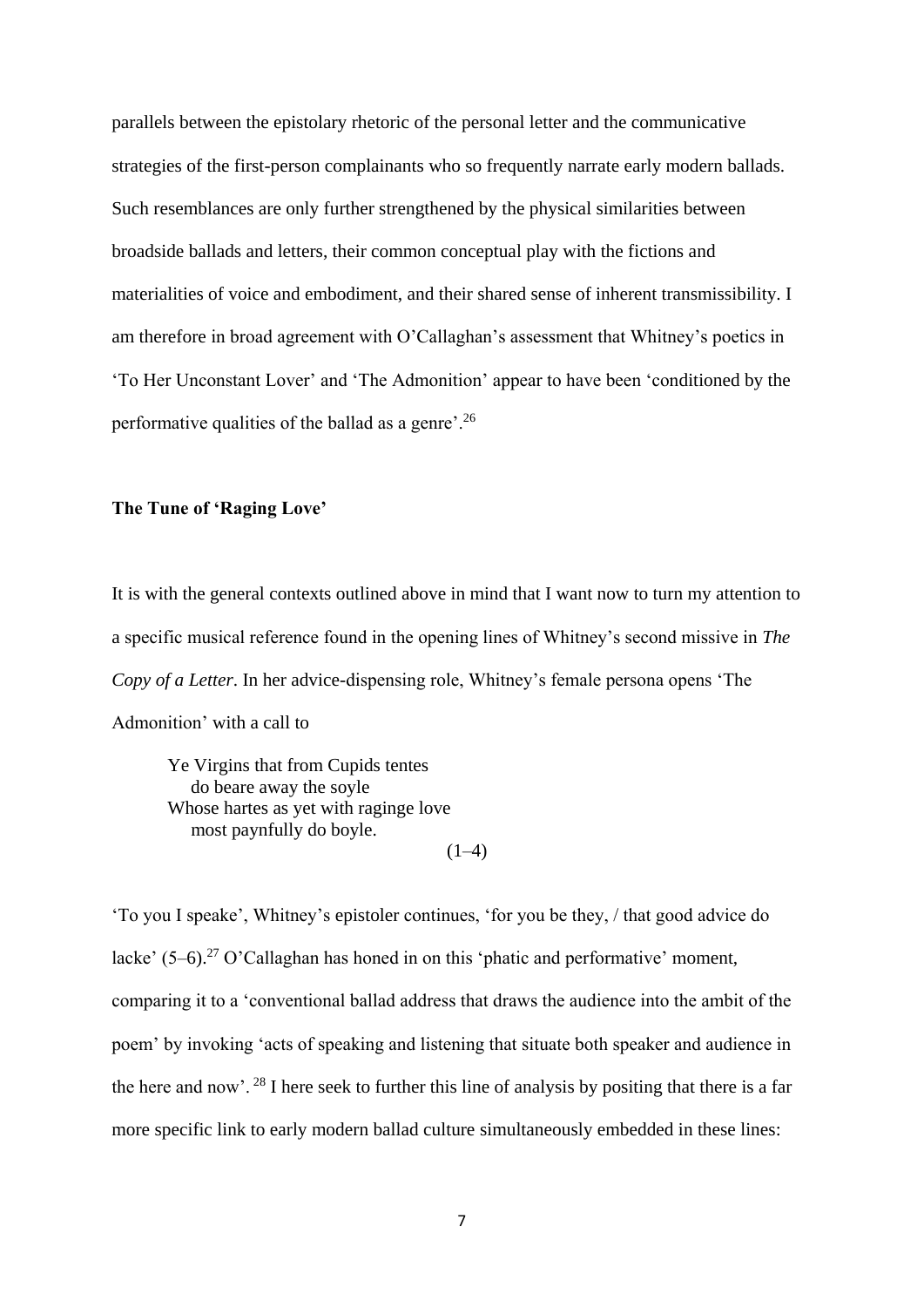Whitney's direct appeal to those 'Virgins... / Whose hartes as yet with raginge love / most paynfully do boyle' activates a musical allusion to the tune of 'Raging Love'.

# **[INSERT FIGURE 1 HERE]**

Those inclined to turn to Claude M. Simpson's authoritative 1966 work *The British Broadside Ballad and Its Music* for information about early English ballads will discover that this encyclopaedic tome contains no entry for 'Raging Love'.<sup>29</sup> The tune is, for all intents and purposes, lost. The music for 'Raging Love' is now partially accessible only via a gittern arrangement preserved in the late sixteenth-century Braye Lutebook—an arrangement that, as John Ward has established, seems to include only the harmonies and omit the melody (figure 1).<sup>30</sup> Despite its now-lost status, however, it is possible to reconstruct a number of facts about this historical tune. 'Raging Love' derives its name from a poem by Henry Howard, Earl of Surrey that begins 'When raging love with extreme payne / Most cruelly distrains my hart'.<sup>31</sup> Surrey's poem had been printed in Tottel's *Songes and Sonnettes* as 'The Lover Comforteth Himselfe with the Worthinesse of His Love' nearly a decade prior to *The Copy of a Letter*'s licencing by Jones, and it was among the thirteen (or possibly more) poems from this miscellany to have been subsequently reprinted in broadside format. 'Raging Love', which W. A. Sessions has characterised as the mid-Tudor 'equivalent of a fashionable show-tune', was licensed for publication no fewer than three times in the late 1550s and early 1560s: once in 1557–58 by John Waley and Mrs. Toy, once in 1560–61 by Thomas Hackett, and once in 1561–62 by Hugh Singleton.<sup>32</sup>

## **[INSERT FIGURE 2 HERE]**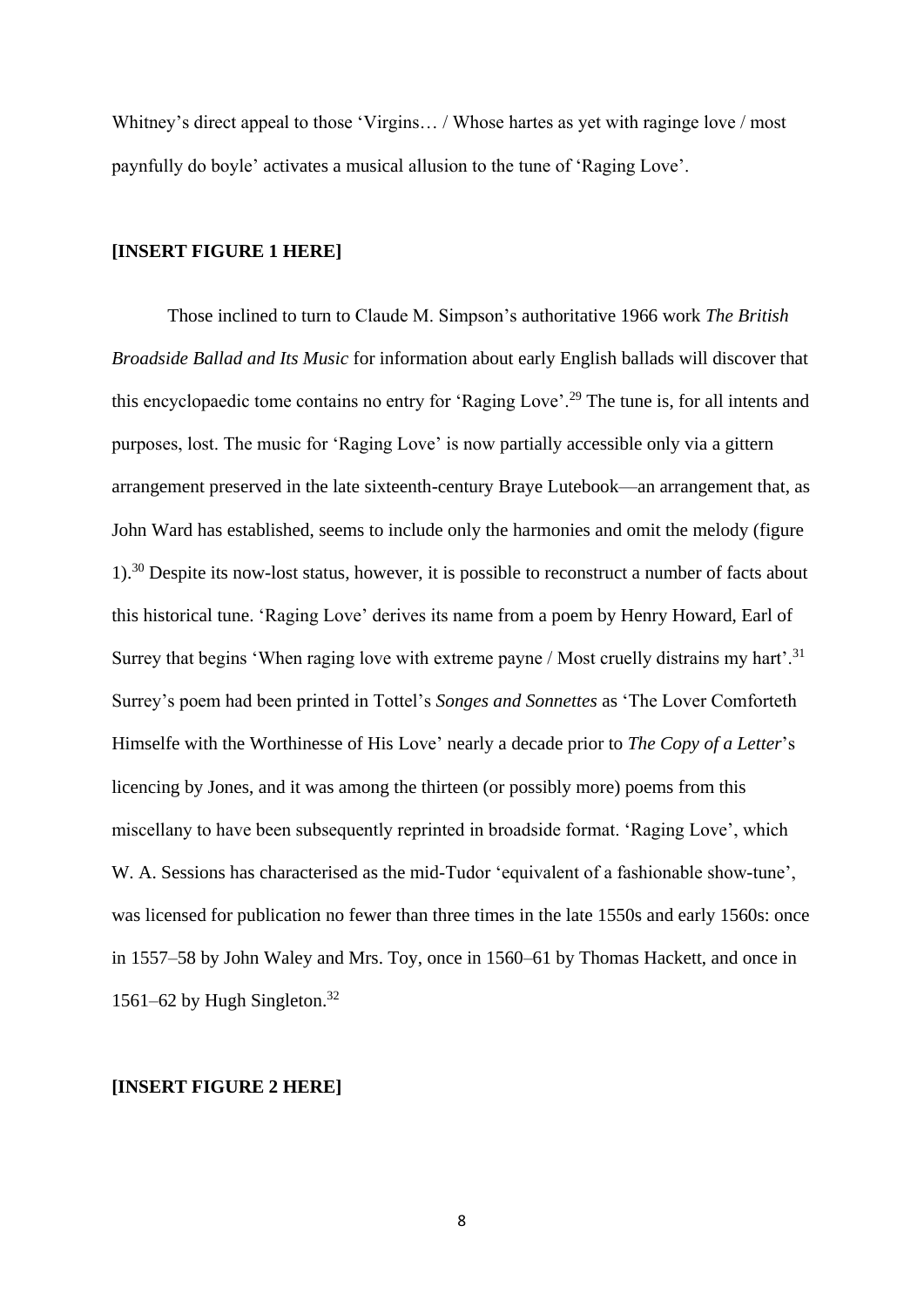The significance of 'Raging Love' within the early Elizabethan soundscape is affirmed by the existence of several musical imitations and parodies of Surrey's lyrics dating to the 1550s and 1560s. A ballad by Nicholas Balthorp registered in 1557–58 by Waley and Toy, for example, echoingly begins 'When raging death with extreme paine', 'A New Ballad against Unthrifts' written by William Fulwood and licensed by John Alde in 1561–62 starts with the line 'When raging louts with feble brains', and Alde later registered another relevant piece called 'Whan Ragenge lustes moralyzed' in 1568–69.<sup>33</sup> Indeed, the known historical popularity of 'Raging Love' was such that, when John Payne Collier infamously copied the lyrics of eighty-three 'Elizabethan' ballads – many of his own invention – into the pages of a seventeenth-century manuscript now held by the Folger Shakespeare Library, his nineteenthcentury forgeries included a confection entitled 'Beauties Fforte' that begins 'When raging Love w[ith] fierce assaute' (figure 2).<sup>34</sup> All of this confirms that 'Raging Love' was in the air and on the lips of Whitney's contemporaries when she first penned her vocative address to those 'Whose hartes as yet with raginge love / most paynfully do boyle' in *The Copy of a Letter*. It therefore seems probable not only that the earliest consumers of Whitney's poetry would have sensed a topical acoustic reference in these lines, but also that the author herself imagined her nominal audience of young 'Virgins' in 'The Admonition' as a group just as susceptible to the emotional enthralments of popular balladry as to the devious amatory tricks of their male counterparts.

Of particular interest for this discussion is the fact that the c. 1565–66 edition of Jones's *Handefull* contained an anonymously composed 'Complaint of a Woman Lover' which was set to the tune of 'Raging Love'. In Ward's 1957 'Music for *A Handefull of Pleasant Delites*'*,* which remains the most detailed study of this anthology's musicological dimensions, he provided the rather sweeping assessment that 'the marriage of texts and music is strictly one of convenience' in 'The Complaint of a Woman Lover'.<sup>35</sup> Claiming that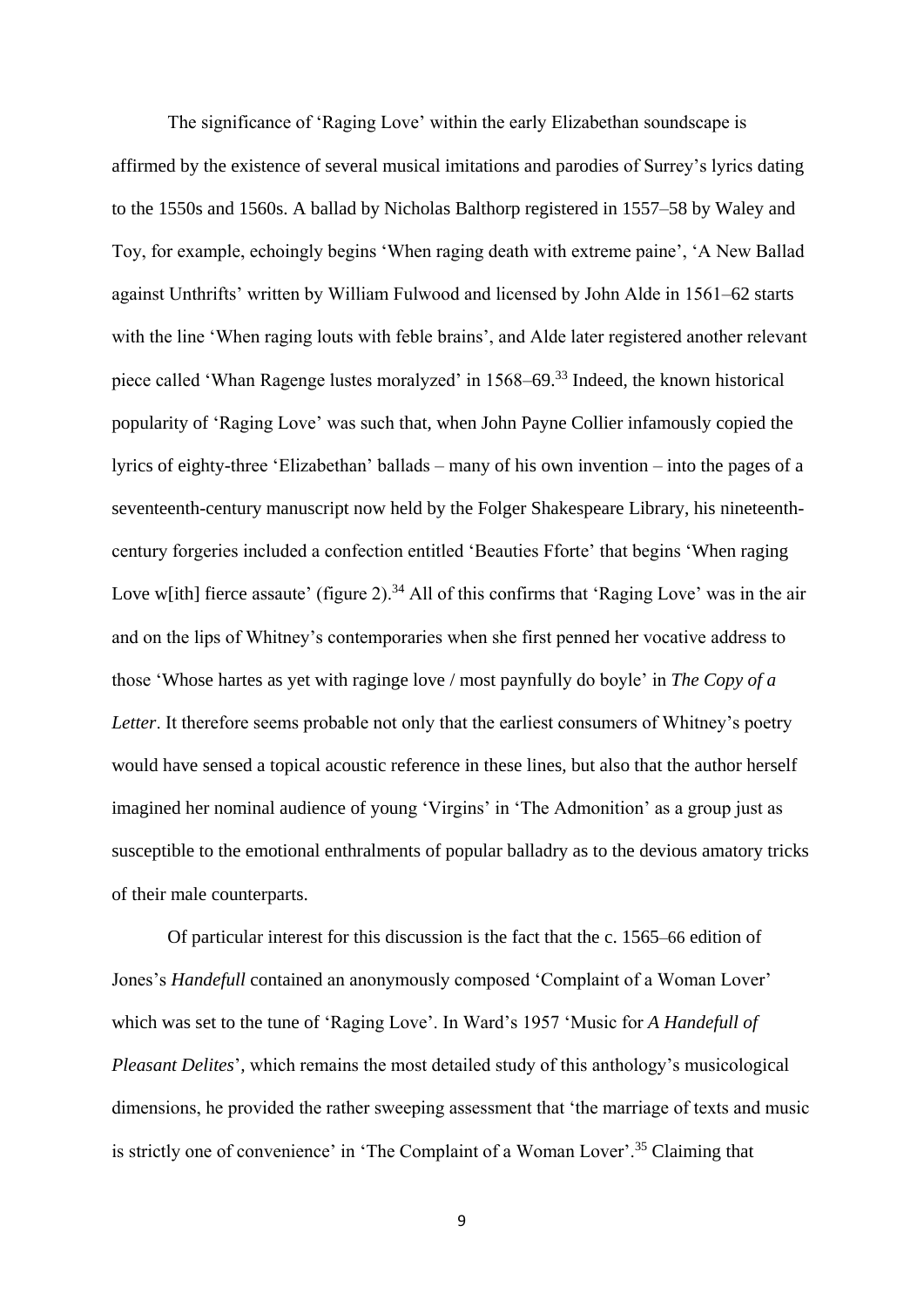'Surrey's [anterior] poem and the *Handful* [sic] ballad have little more than their metrical pattern in common', Ward concluded that the now-lost 'tune shared by the two poems [was] a purely neutral element, providing a means of performance without contributing any special character of its own to the resulting song'.<sup>36</sup> Over sixty years on, Ward's verdict feels far too breezily delivered. In the past decade, scholars including Sarah F. Williams and Christopher Marsh have increasingly begun to probe what the broadside industry's reliance on a recycled repertoire of common tunes might mean for our interpretation of early modern ballads: they have raised provocative questions about 'how specific melodies developed "reputations" because of their repeated usage with certain subject material' and credibly postulated that particular tunes must have been 'capable of reinforcing, altering and destabilising textual messages' for historical audiences.<sup>37</sup> Indeed, Jenni Hyde, who identifies ballad culture's habitual setting of new words to existing tunes as a form of *contrafactum*, makes the complementary suggestion that the 'early modern mind was predisposed to hear the connections created by th[is] process'.<sup>38</sup> In light of such emergent research on the associative interplay between ballad lyrics and melodies, it therefore seems worth revisiting the lyrics of 'The Lover Comforteth Himselfe' and 'The Complaint of a Woman Lover', both of which were being sung to the same tune at the precise historical moment when Whitney penned her own allusion to 'Raging Love'. Might these two pieces, in fact, have affinities previously overlooked by Ward?

# **'The Lover Comforteth Himselfe' in Tottel's** *Songes and Sonettes*

At this juncture, I want to turn to consider 'The Lover Comforteth Himselfe' as it was presented and contextualised within Tottel's *Songes and Sonettes*. Alex Davis has identified the classical matter of Troy as 'a constant point of reference' in this seminal miscellany.<sup>39</sup> He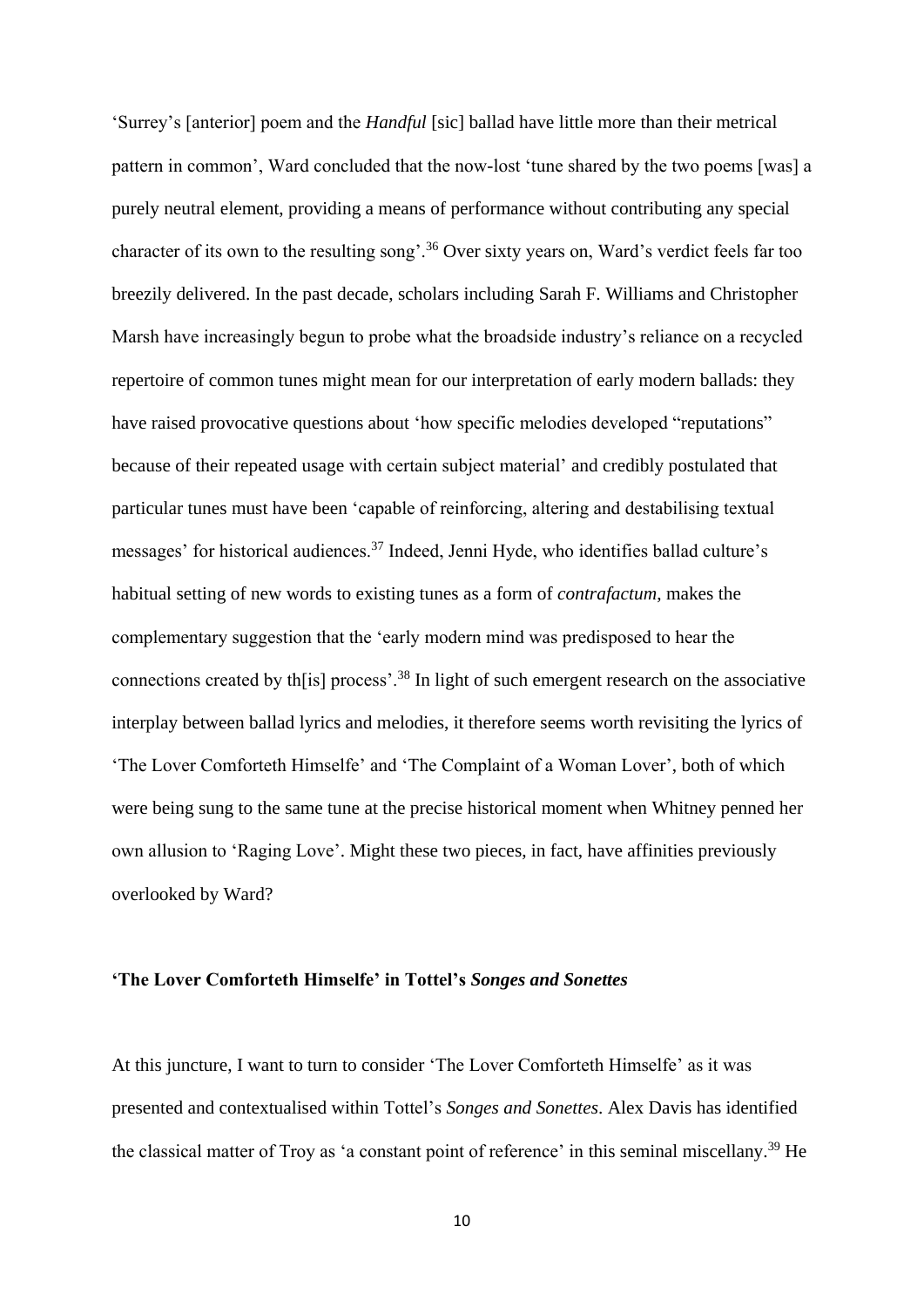persuasively argues that this classical material has been 'systematically reworked into a narrative of disaster and loss, and in particular into a lexicon of tragic love stories' throughout the collection.<sup>40</sup> Such dynamics are evident in the lyrics of 'The Lover Comforteth Himselfe', which begins as follows:

 When raging love with extreme payne Most cruelly distrains my hart: When that my teares, as floods of rayne, Beare witnes of my wofull smart: When sighes have wasted so my breath, That I lye at the point of death. I call to minde the navie great, That the Grekes brought to Troye town  $(1-8)$ 

The implicitly male speaker in Surrey's poem, as Davis puts it, 'looks back to a vanished Trojan past and recovers a strange consolatory potential from its disasters'.<sup>41</sup> The implied corporeality of the lover's 'extreme payne' as he laments – à la Petrarch – his 'wofull smart' is notable. So too is the fact that such moments of personal amatory despair habitually 'call to minde' for the speaker well-known literary scenes of more literalised warfare and physical devastation. Introspection and the affective dimensions of textual reception are here inextricably linked, for his own romantically embattled condition leads Surrey's ailing lover, in turn, to consider the havoc wreaked by 'boysteous windes' upon Greek fleet and the 'many…good knight[s] overron' in the 'ten yeres warre' (9, 17, 13). These 'bloodie dede[s]' and legendary acts of destruction, as he ruminates, were prompted by much the same quotidian desire 'to winne a lady faire' that motivates his own lament – though he believes his own beloved to be a much 'worthier wight' than the legendary Helen (14, 21, 24). Ultimately, the speaker has, as he claims, 'learne[d] to suffer' his own 'raging stormes' of neo-Petrarchan 'care' by analogising (22, 29). And just as much as he is reading his present plight through the focalising lens of classical precedent, Surrey's lover is emotively rereading the classical literary corpus in light of his own subjective 'payne'.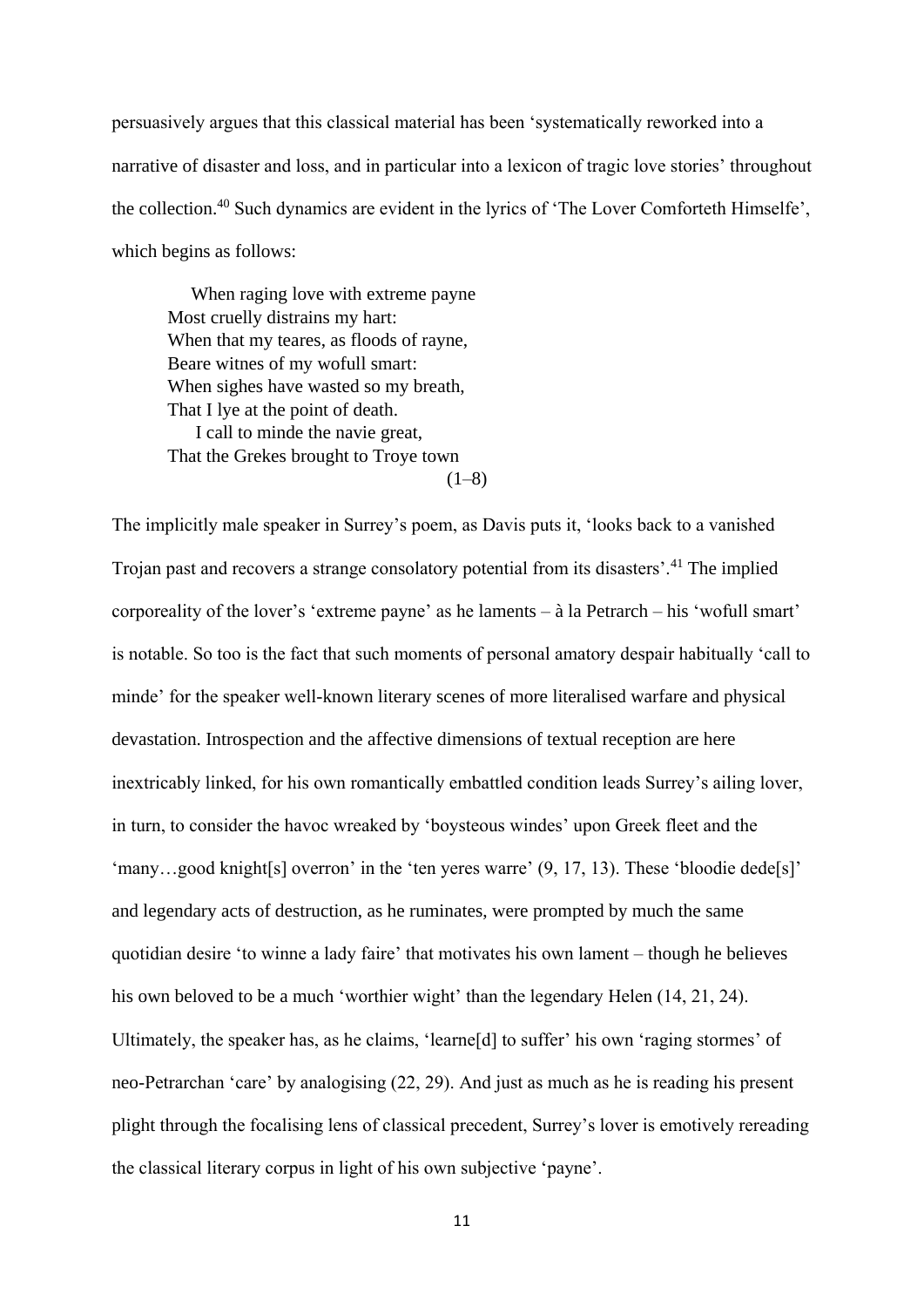Recent studies of early modern lyric collections such as Tottel's have increasingly focused on the design and organisation – rather than the miscellaneousness – of the miscellany format: there is a growing scholarly sensitivity to the fact that, as Paul A. Marquis phrases it, 'the printed book lends itself to sequential design' since 'one page follows another, allowing formal and rhetorical links to synthesize each poem and provide a context in its relation to poems that precede and succeed it'.<sup>42</sup> This logic underlies Davis's reading of 'The Lover Comforteth Himselfe', for he cogently argues that 'the poem's positioning in the *Songes and Sonettes*'*,* where it appears alongside another poem likewise attributed to Surrey – one of two in Tottel's collection identically titled 'Complaint of the Absence of Her Lover Being Upon the Sea' – is not without significance.<sup>43</sup> As Davis phrases it, the latter 'identifies a voice of complaint as the inevitable companion to the chivalric order evoked in the preceding poem'.<sup>44</sup> Accordingly, this 'Complaint of the Absence of Her Lover' opens with the doleful plea:

 O happy dames, that may embrace The frute of your delight, Help to bewaile the wofull case, And eke the heavy plight Of me, that wonted to rejoyce The fortune of my pleasant choyce: Good Ladies, help to fill my moorning voyce.  $(1-7)$ 

Possessed, like the titular lover in 'The Lover Comforteth Himselfe', of a 'restlesse minde', the female speaker in this poem writes from a perspective of abandonment (32). In so doing, she touches on the same themes of memory and loss that were so central to Surrey's previous poem – parallels that are only further underscored by their shared nautical/aquatic imagery, Petrarchan posturing, and affective registers. Whereas the male speaker's weeping was likened to 'floods of rayne' in 'The Lover Comforteth Himselfe', the similarly lachrymose speaker in 'Complaint of the Absence of Her Lover' is 'Drowned' in her own deluge of saline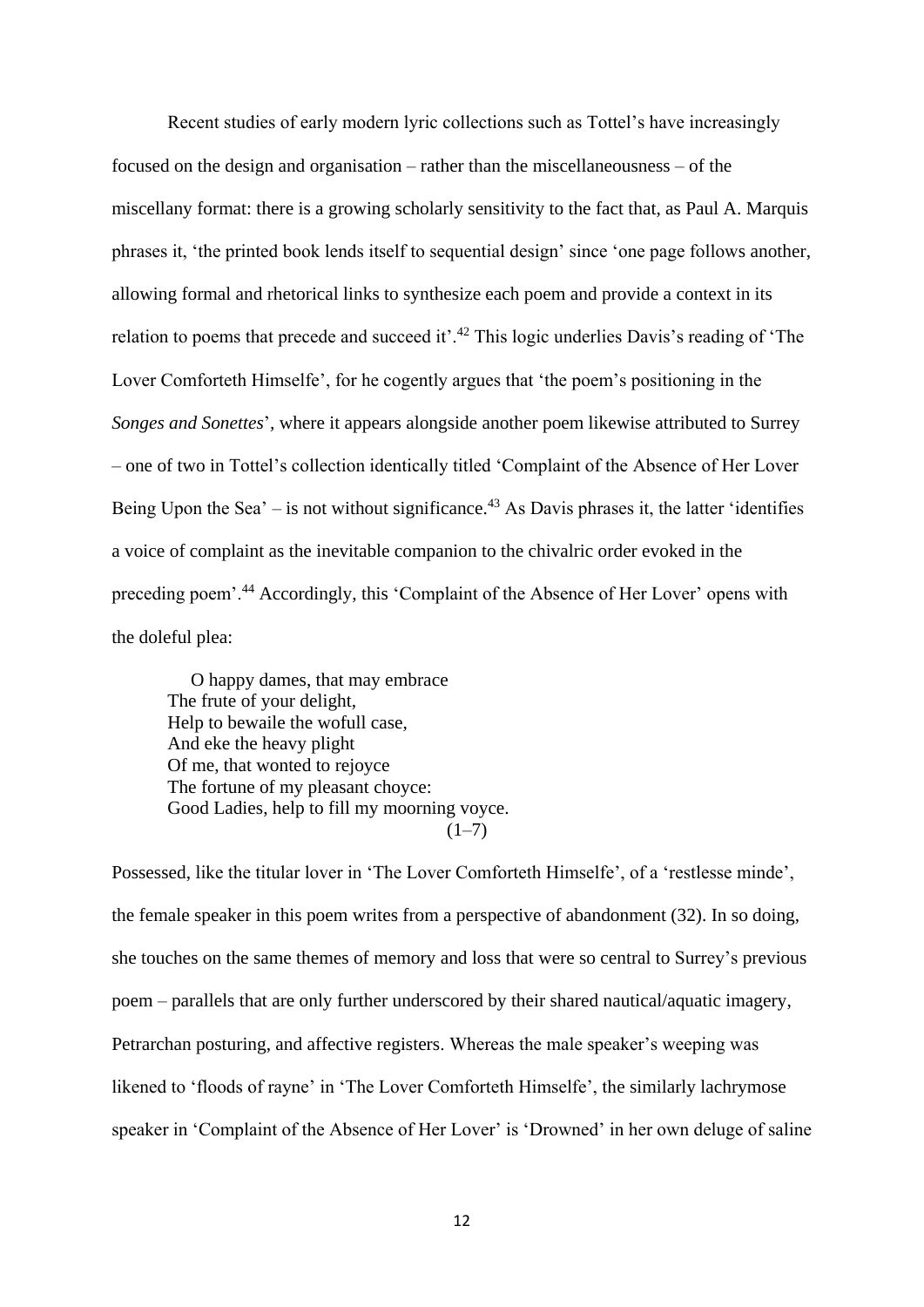'teares', which conceptually merge into the 'salt flood' of the waves that have borne away her seafaring beloved (24, 29).

Though less overtly classical than Surrey's preceding poem, this 'Complaint of the Absence of Her Lover' quite obviously belongs to a long 'tradition of female-voiced complaint that has often been understood as standing in opposition to epic values'.<sup>45</sup> As such, it is generically reminiscent of the moving pleas of Dido in Book 4 of Virgil's *Aeneid* (which Surrey himself translated into English) and, perhaps even more so, of the multitude of female-voiced epistolary laments collected in Ovid's *Heroides*. The 'doutful hope' exemplified in the poem's final line – 'Now he comes, will he come? alas, no no'  $(38, 42)$  – invites particular comparisons with both Phyllis (purported author of *Heroides* 5) and Ariadne (purported author of *Heroides* 10), and critics have variously detected the spectral presences of these and other ancient literary antecedents, including Penelope (purported author of *Heroides* 1), in the lines

I stand the bitter night. In my window, where I may see Before the windes how the clowdes flee. Lo, what a Mariner love hath made me.  $(25-8)^{46}$ 

I would thus conclude, along with Davis, that this companion piece to 'The Lover Comforteth Himselfe' in Tottel's *Songes and Sonettes* elliptically 'evokes a composite of women abandoned by their menfolk as a consequence of events at Troy'.<sup>47</sup>

#### **'The Complaint of a Woman Lover' in Jones's** *Handefull*

To return to 'The Complaint of a Woman Lover' that was set to the tune of 'Raging Love' in *A Handefull*, this is a ballad that seems to have particularly appealed to Elizabethan aesthetic sensibilities. In the course of his editorial work on Jones's musical miscellany, Rollins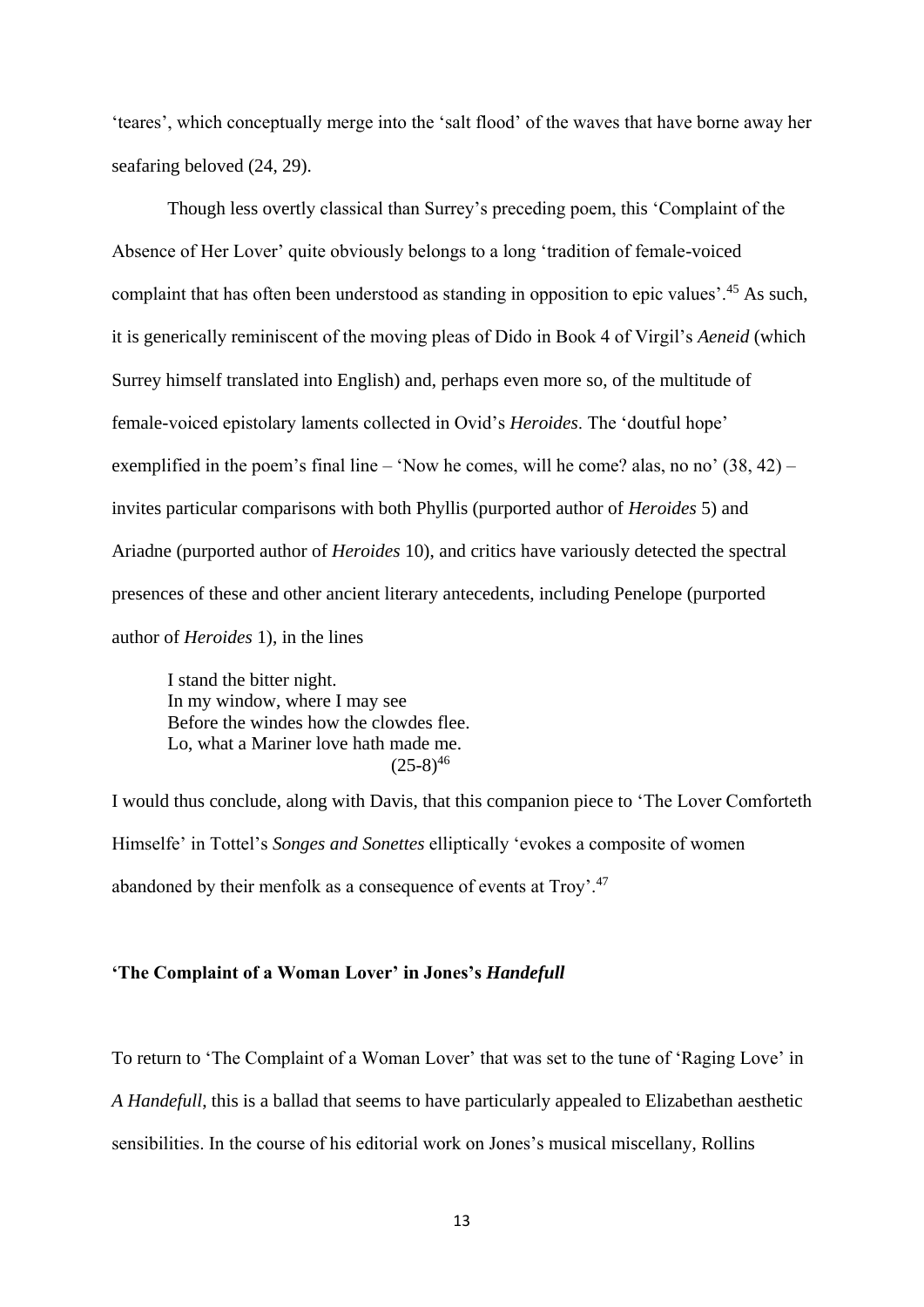identified at least three imitations of this song's lyrics dating to the 1570s. 'The Complaint of a Woman Lover' was, as he phrases it, 'unblushingly plagiarized' in two anonymously composed pieces found in *A Gorgious Gallery of Gallant Inventions* of 1578 ('The Lover Wounded with His Ladies Beauty Craveth Mercy' and 'The Lover Complayneth'), and its lines also seem to have inspired some at least one stanza of lyrics in 'The Complaint of a Gentlewoman, Being with Child, Falsely Forsaken' found in George Whetstone's 1576 *Rocke of Regard*. <sup>48</sup> Among its other confluences, 'The Complaint of a Woman Lover' also bears a striking number of similarities to that same 'Complaint of the Absence of Her Lover' that was paired with 'The Lover Comforteth Himselfe' in *Songes and Sonettes*. Indeed, it may well have been loosely inspired by that earlier piece. Its lyrics are likewise delivered from the perspective of a bereft woman who is 'Bedewed in teares' and whose 'sleepe unsound' is plagued by 'dreadfull dreams'  $(1432, 1458)$ .<sup>49</sup> Once again, it is the physical absence and emotional inaccessibility of her beloved that causes this 'inward paine' (1429). Moreover, as in Surrey's 'Complaint of the Absence of Her Lover', the speaker in this anonymously written ballad addresses an implicitly sympathetic group of 'Good Ladies' (1429, 1482). This female audience is implored both to 'heare' the speaker's song as she 'unfold[s]' her 'heaped cares' and also to 'helpe' further disseminate her 'dolefull tunes' (1433, 1428, 1482, 1432).

'The Complaint of a Woman Lover' in Jones's *Handefull* palpably borrows from the same stock of Heroidean rhetoric and imagery that critics have sensed subtextually informing Surrey's 'Complaint of the Absence of Her Lover'. If anything, this classicism is even more explicit in the later ballad, which perceptibly adopts and adapts snippets of poetic dialogue earlier voiced by the female complainants of ancient literary tradition. When the speaker in 'The Complaint of a Woman Lover' queries 'What paps (alas) did give him food, / That thus unkindly workes my wo? / What beast is of so cruell moode, / To hate the hart that loves him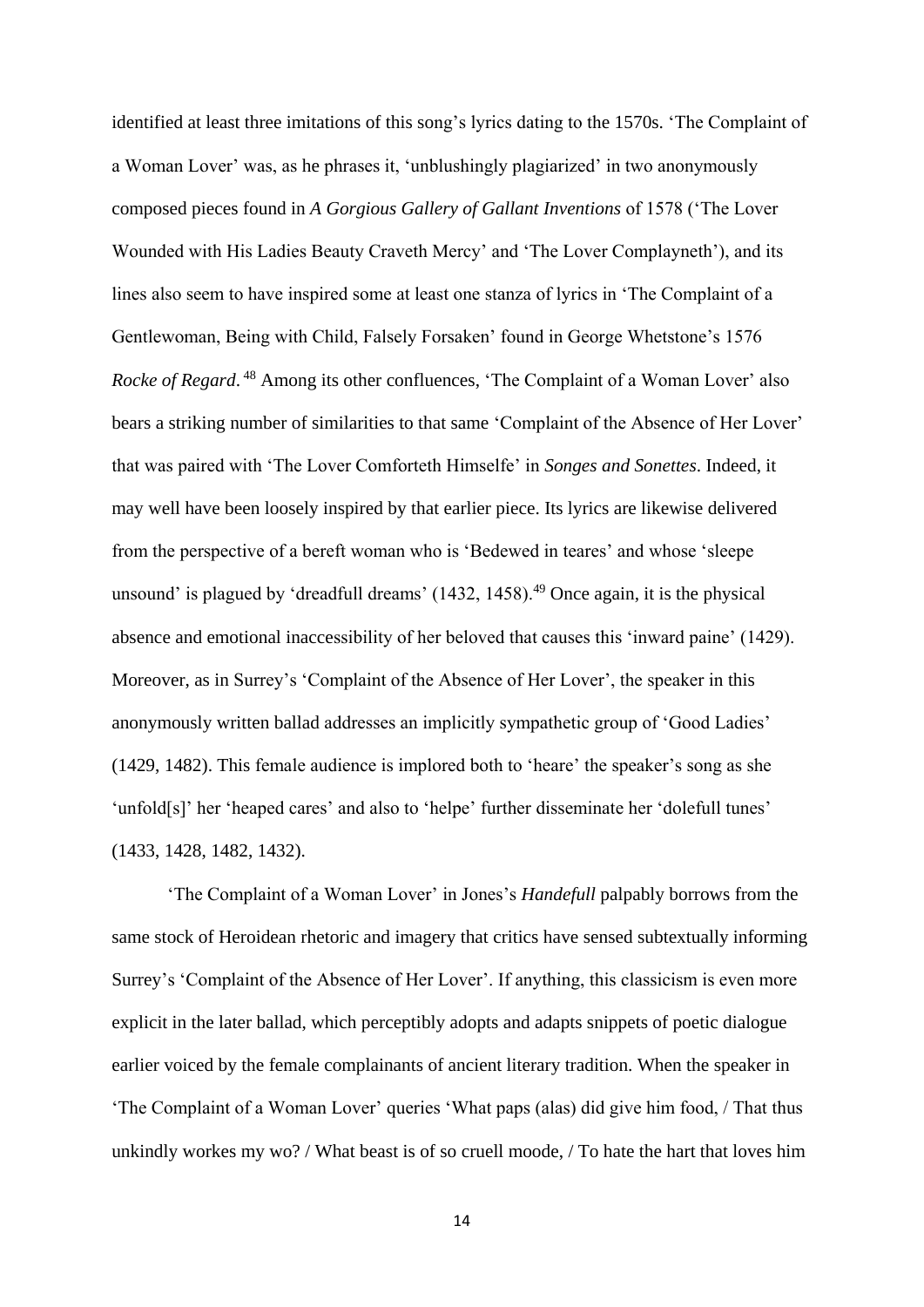so?' (1447–50), she is recognisably reworking an interrelated set of images found both in Dido's second speech to Aeneas from *Aeneid* 4 and in *Heroides* 10, Ariadne's letter to Theseus: '*nec tibi diva parens, generis nec Dardanus auctor,* / *perfide, sed duris genuit te cautibus horrens* / *Caucasus, Hyrcanaeque admorunt ubera tigres*' [False one, no goddess was your mother, nor was Dardanus founder of your line, but rugged Caucasus on his flinty rocks begot you, and Hyrcanian tigresses suckled you] and '*Mitius inveni quam te genus omne ferarum; / credita non ulli quam tibi peius erram*' [Gentler than you I have found every race of wild beasts; to none of them could I so ill have trusted as to youl.<sup>50</sup> And when the grieving speaker describes 'haunt[ing] the place where [her lover] hath beene' and kissing both 'the ground whereon he stoode' and 'the Bed wheron [they] laye[d]', she invokes yet another familiar Ovidian image (1462–5). In making a formerly shared 'bed an icon to her loss, invoking an impossible return to her past', as Marjory E. Lange has put it, the speaker, in fact, replicates a well-known rhetorical move taken by Ariadne in *Heroides* 10.<sup>51</sup> Cruelly deserted by Theseus, who stole away while she was sleeping, Ovid's forlorn epistoler correspondingly narrates:

*saepe torum repeto qui nos acceperat ambos, sed non acceptos exhibiturus erat, et tua quae possum pro te vestigial tango strataque quae membris intepuere tuis. incumbo, lacrimisque toro manante profusis, 'pressimus', exclamo, 'te duo – redde duos! venimus huc ambo; cur non discedimus ambo? perfide, pars nostri, lectule, maior ubi est?*'

[Oft do I come again to the couch that once received us both, but was fated to never show us together again, and touch the imprint left by you! – and the stuffs that once grew warm beneath your limbs. I lay me down upon my face, bedew the bed with pouring tears, and cry aloud: 'We were two who pressed thee – give back two! We came to thee both together; why do we not depart the same? Ah, faithless bed – the greater part of my being, oh, where is he?' $]^{52}$ 

If we accept Davis's aforementioned argument that the counter-epic, Heroidean

'Complaint of the Absence of Her Lover' functions as 'the inevitable companion to the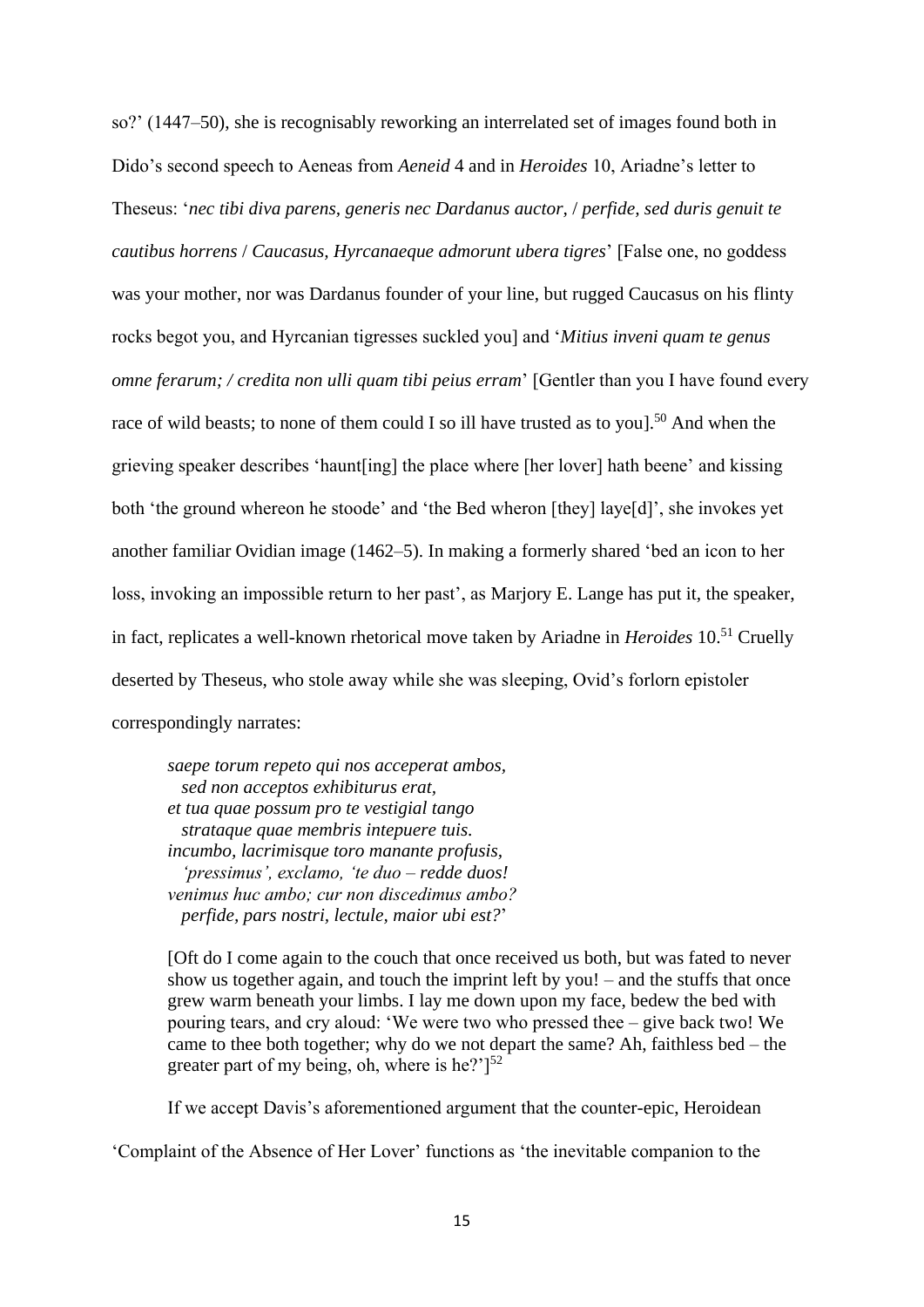chivalric order evoked' in 'The Lover Comforteth Himselfe', then much the same could be said of the relationship between Surrey's male-voiced poem and the female-voiced ballad in Jones's *Handefull* that shares its melody – a position that stands in evident opposition to Ward's 1957 assessment regarding the hermeneutic neutrality of these pieces' joint reliance on a common tune. What is more, acknowledging Whitney's allusion to 'Raging Love' in 'The Admonition' as a musical citation evoking the contemporary soundscape of the 1560s means interpreting *The Copy of a Letter* as yet another node in this pre-existing, crossreferential network of melody and lyric. This leads us directly to the question: what reverberations of 'The Lover Comforteth Himselfe' and 'The Complaint of a Woman Lover' might be detected in Whitney's poetry? It is this further line of enquiry that I follow in the concluding section of this article.

# **Reverberations of 'Raging Love' in** *The Copy of a Letter*

Whitney's introductory call in 'The Admonition' to those 'Whose *hartes* as yet with *raginge love* / most *paynfully* do boyle' would seem to contain a number of verbal reminiscences of the language earlier used in the opening lines of 'The Lover Comforteth Himselfe': 'When *raging love* with extreme *payne* / Most cruelly distrains my *hart.*' <sup>53</sup> Perhaps more significantly, however, both of Whitney's verse epistles in *The Copy of a Letter* are grounded, like Surrey's poem, in analogical readings of classical intertexts. In the first of these two missives, Whitney's epistoler reiteratively aligns the man who has left her with a range of well-known literary figures who, 'for their unfaithfulnes, / did get perpetuall fame' (69–70). Notably, this includes unflattering comparisons with Aeneas, Jason, and Theseus, and, in drawing such parallels, Whitney's forsaken narrator simultaneously equates herself with a bevy of abandoned heroines – such as Dido, Medea, Hypsipyle, and Ariadne – whose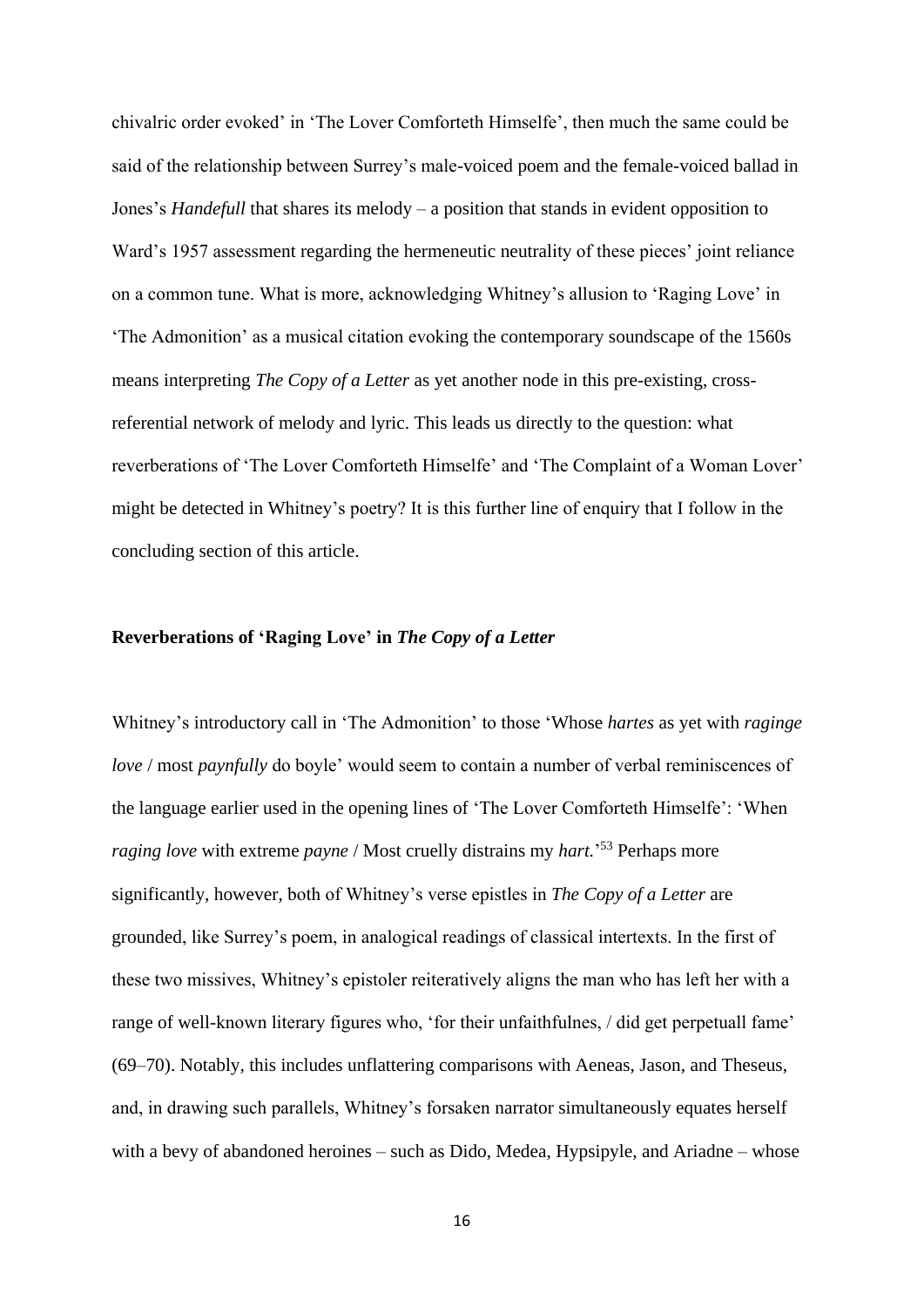tales were relayed (also in epistolary form) in Ovid's *Heroides*. <sup>54</sup> Such analogical strategies also underpin 'The Admonition', wherein Whitney's now-experienced authorial persona offers her audience the sort of 'good advice' and 'good counsell' from which she 'who was deceived late' might have personally benefitted (6, 7, 125). Accordingly, she recommends that 'al Maids' never simply 'Trust…a man at the fyrst sight' (35, 33). Rather, young women should remember always to 'trye…well' prospective lovers, for only 'triall shal declare [a man's] trueth, / and show… / Whether he be a Lover true, / or do intend to shrink' (34, 37– 40). To illustrate her principal thesis, Whitney's epistolary persona cites a number of exempla culled from the 'Poets…of olde' (72). In particular, the legendary mistakes of Scylla (who failed to properly 'trye' Minos), Oenone (who failed to properly 'trye' Paris), and Phyllis (who failed to properly 'trye' Demophoon) are not to be replicated; instead, young ladies are advised to follow the sensible example of Hero, who conducted a preliminary test of 'Leanders truth' before accepting his suit  $(73)$ <sup>55</sup>. It is thus that Whitney's introspective female persona explicates her own romantic situation via the literary corpus of classical antiquity (and vice versa) in a manner that is broadly reminiscent of Surrey's analogical tactics in 'The Lover Comforteth Himselfe'.

The general thematic resemblances between 'The Complaint of a Woman Lover' earlier published by Jones and Whitney's poems in *The Copy of a Letter* are only more compelling – so much so, in fact, that R. J. Fehrenbach once speculated that Whitney herself might have been responsible for penning the former.<sup>56</sup> As previously noted, 'The Complaint of a Woman Lover', like *Songes and Sonettes*'s 'Complaint of the Absence of Her Lover' before it, draws inspiration from the same Ovidian (and, to a lesser extent, Virgilian) complaint tradition that is more explicitly flagged in the exempla-studded lines of 'To Her Unconstant Lover' and 'The Admonition'. In the most general of terms, it likewise represents an experiment in translating the counter-epic female voices and 'mourning groanes' of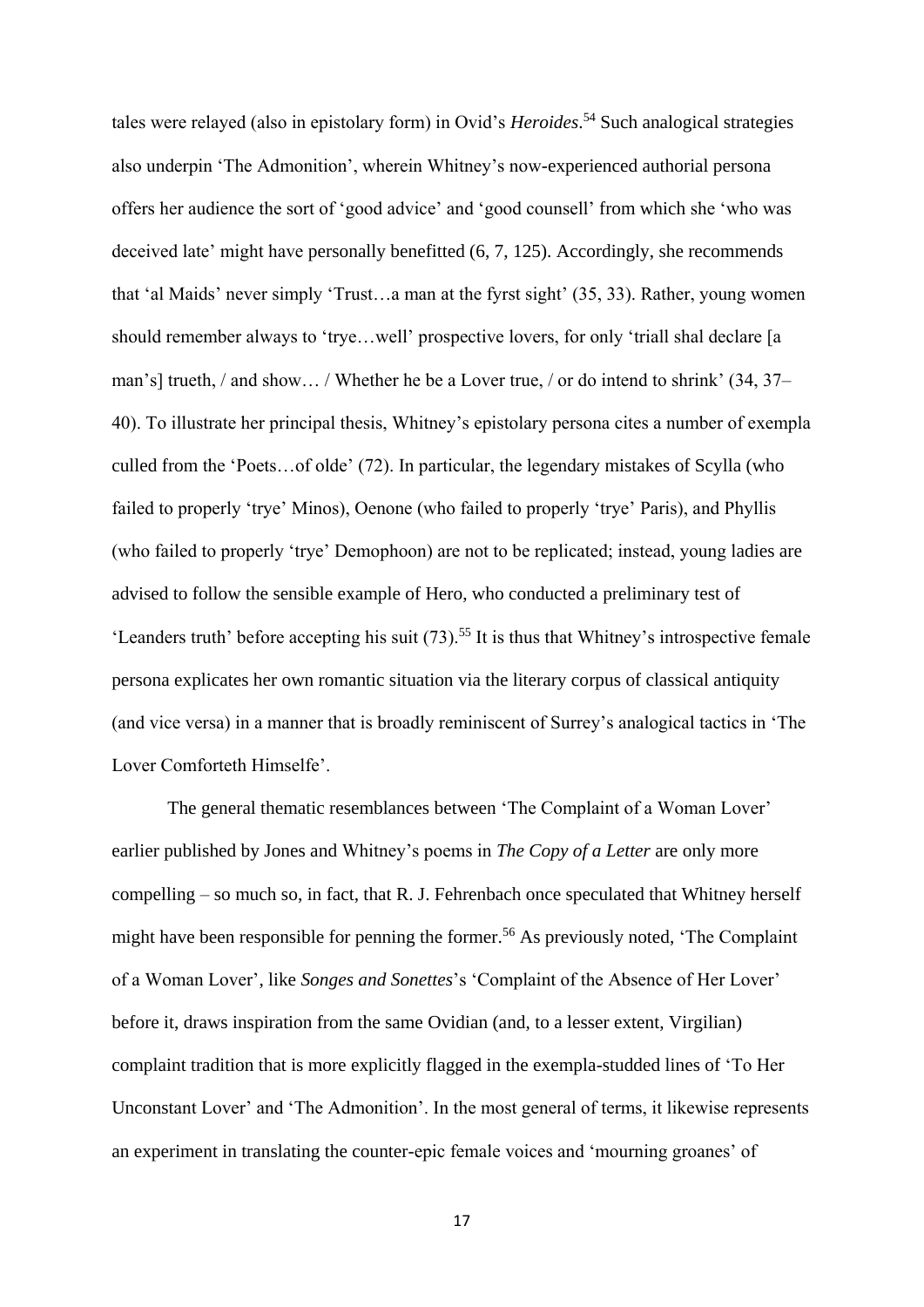classical literature into a new linguistic and social context (1452). The similarities run far deeper than this, however. The speaker in 'The Complaint of a Woman Lover' is hopelessly enthralled with one who 'naught regards [her] flaming fire' (1437). In short, her nowindifferent beloved has left her for another: 'His cruell hart, disdaineth' her, and 'New loue hath put the olde, to flight' (1471–2). This narrative of unreciprocated desire is, of course, roughly akin to the dramatic situation – lamentable love triangle and all – outlined in Whitney's 'To Her Unconstant Lover'.

In terms of these pieces' more specific parallels in imagery and rhetoric, it is worth observing that both the speaker in 'The Complaint of a Woman Lover' and Whitney's epistolary persona in *The Copy of a Letter* are demonstrably preoccupied with the gendered rhetoric of deceit. The former queries:

Alas why doth he serve me so? Whose fained teares I did beleeve, And wept to heare his wailing voice, But now, alas, too soon I preeve, Al men are false, there is no choice. (1438–42)

Although her own lover's 'falseness' and broken 'promises' are passingly referenced throughout 'To Her Unconstant Lover' (65, 25), this idea that romantic duplicity is a characteristic masculine trait gets greatly expanded in Whitney's 'Admonition'. Notably, this second epistle also has much to say about 'fained teares': to wit, Whitney's epistoler alleges that 'Some [men] use the teares of Crocodiles, / Contrary to their hart' or 'wet their Cheekes by Art' – a 'knacke' they are said to have learnt from 'Ovid['s]...Arte of Love'  $(17-22)$ .<sup>57</sup> And just as the nominally female audience addressed by the speaker in 'The Complaint of a Woman Lover' is cautioned 'To rue sweete words of fickle trust' (1478), Whitney's epistoler in 'The Admonition' echoingly counsels her own (again, nominally female) audience to 'Beware of fayre and painted talke' and 'beware of flattering tonges' (13, 14).<sup>58</sup> Moreover, in both cases, these jilted and jaded personae conclude on the same note of self-referential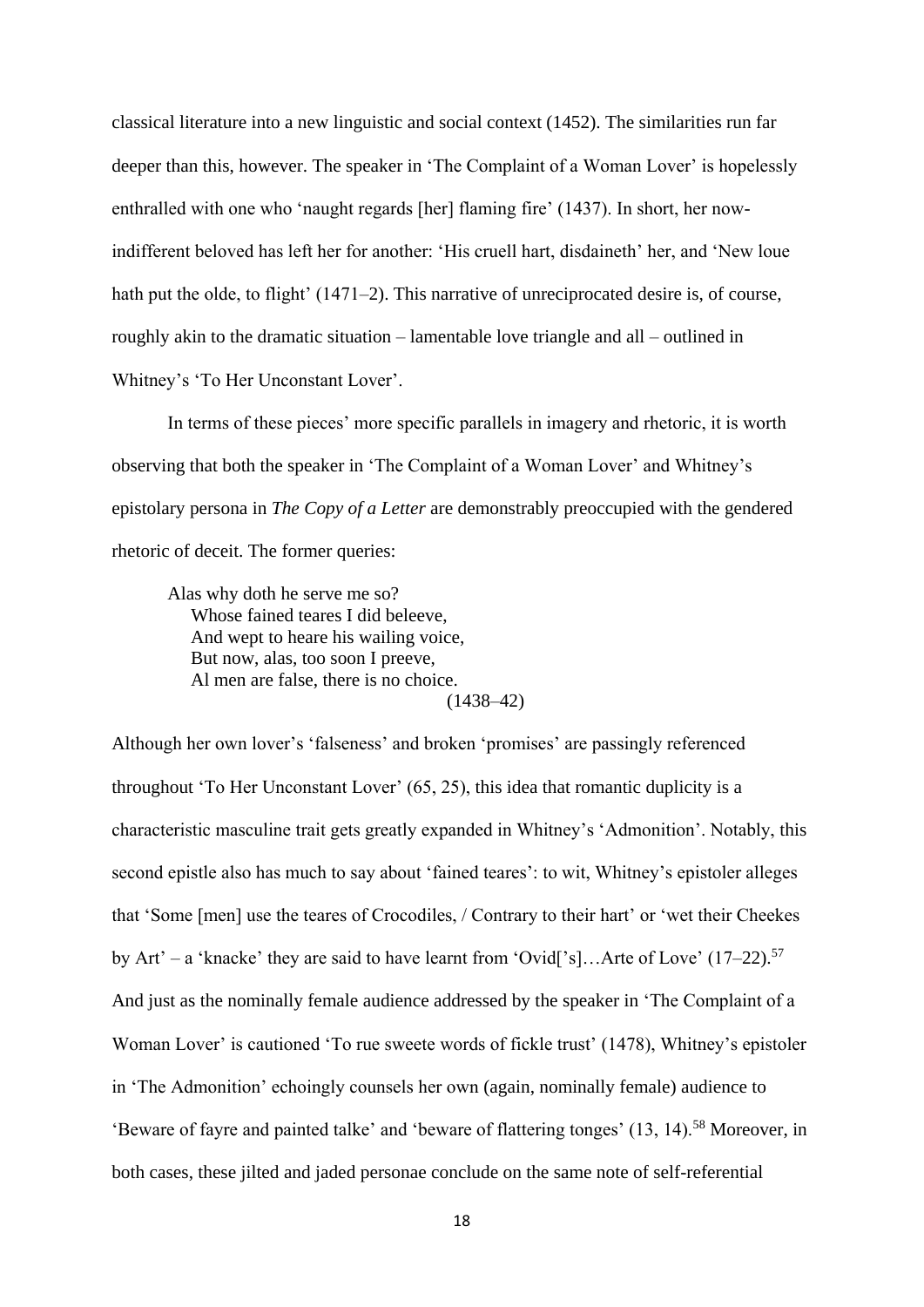didacticism. 'You comly Dams, beware by me', instructs the speaker in 'The Complaint of a Woman Lover', continuing: 'For I may well example be, / How filed talke oft prooves unjust' (1477–80). In much the same vein, Whitney's epistoler closes her second missive in *The Copy of a Letter* with a final reference to her own exemplary status as one 'who was deceived late, / by [a man's] unfaithfull teares' (125–6).

By way of conclusion, then, I want to highlight one additional aspect of the final stanza in 'The Complaint of a Woman Lover'. In the last three lines of this ballad, the speaker (perhaps in imitation of 'Complaint of the Absence of Her Lover') requests: 'Good Ladyes helpe my dolefull tunes, / That you may here and after say: / Loe this is she whom love consumes' (1482–4). Arguably, Whitney's acoustically evocative allusion to 'Raging Love' in 'The Admonition' achieves a number of things. It flags conceptual similarities between the analogical readings of antiquity 'call[ed] to minde' in 'The Lover Comforteth Himselfe' and *The Copy of a Letter*, it underscores the ways in which her own counter-epic orientation aligns with or contrastingly complements the positions taken in other lyrics set to this tune, and it signals more generalised affinities between her first-person poetry and London's thriving broadside industry. More than this, however, it also hermeneutically positions Whitney's own poetic persona as one of those responsive 'Good Ladyes' invoked in the earlier lyrics of 'The Complaint of a Woman Lover'. Taken in this sense, Whitney's allusion to 'Raging Love' contains a tale of musical genesis. After all, the epistoler in *The Copy of a Letter* continues to infectiously echo what are essentially the same 'dolefull tunes' referenced in this anterior female-voiced ballad. Whitney's persona thereby proffers that 'helpe' requested by her fictive antecedent when she further disseminates – in the same Heroidean timbre, albeit in a somewhat novel form – much the same admonitory message about the susceptibility of women to the tears, infidelities, and rhetorical deceits of men.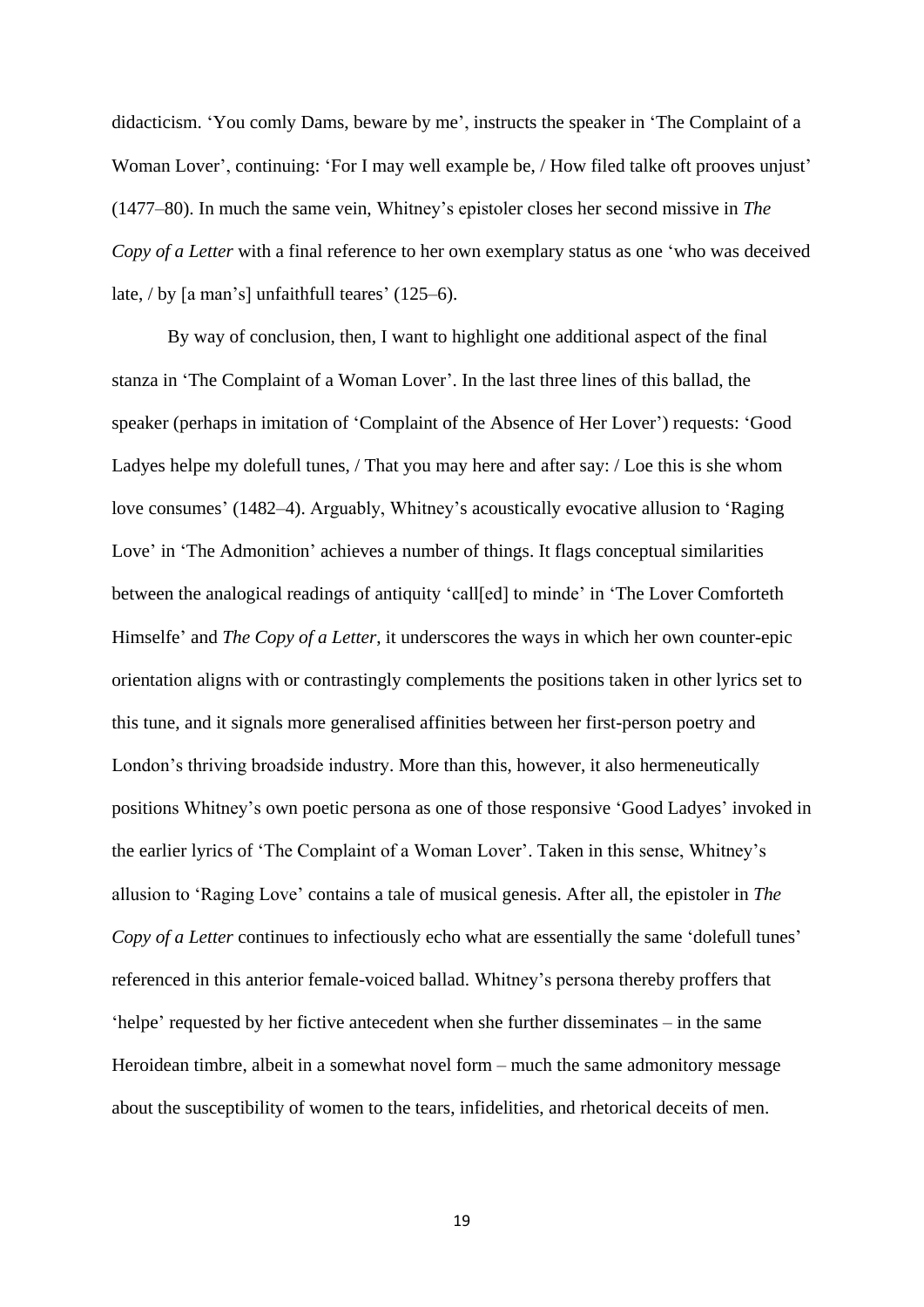**Figure 1 Caption:** A gittern arrangement for 'Raging Love' from the sixteenth-century Braye Lutebook [Osborn Music MS 13, 40v]. The James Marshall and Marie-Louise Osborn Collection, Beinecke Rare Book and Manuscript Library, Yale University.

**Figure 2 Caption:** John Payne Collier's pseudo-Elizabethan 'Beauties Fforte' in the seventeenthcentury commonplace book of Joseph Hall [Folger V.a.339, 118v–119r]. Used by permission of the Folger Shakespeare Library.

#### **Notes**

**.** 

<sup>1</sup> I have regularised u/v usage, capitalisation, and punctuation here and in all other lyric and volume titles throughout this article.

2 I cite 'The Admonition' from *Isabella Whitney, Mary Sidney and Aemilia Lanyer: Renaissance Women Poets*, ed. Danielle Clarke (London: Penguin, 2000), lines 7, 32, 14. Subsequent parenthetical references to both 'To Her Unconstant Lover' and 'The Admonition' refer to this edition by line number. The single extant version of *The Copy of a Letter,* now housed in the Bodleian Library, contains four verse letters prefixed by a short poetic address from 'The Printer to the Reader'. While the volume's initial pair of epistles, 'To Her Unconstant Lover' and 'The Admonition', are female-voiced complaints attributed to Whitney (as Is. W. / I. W.), the third and fourth pieces are male-voiced complaints ascribed to W. G. and R. W. / R. Witch. Michelle O'Callaghan has presented persuasive bibliographical evidence demonstrating that *The Copy of a Letter* appeared in at least two editions and that the sole surviving copy does not represent the first. In all likelihood, the first edition contained only the female-voiced epistles attributed to Whitney. On this issue, see '"My Printer must, haue somwhat to his share": Isabella Whitney, Richard Jones, and Crafting Books', *Women's Writing*, 26:1 (2019), 18–20.

<sup>3</sup> Ann Rosalind Jones, *The Currency of Eros: Women's Love Lyric in Europe, 1540–1620* (Bloomington: Indiana University Press, 1990), 43.

<sup>4</sup> One notable exception is Michael David Felker's unpublished edition of Whitney's poetry, which gives substantive consideration to 'the ways in which the poems of *The Copy of a letter* fall squarely within the tradition of the broadside ballad': 'The Poems of Isabella Whitney: A Critical Edition', PhD thesis, Texas Tech University, 1990, lxxvii.

<sup>5</sup> Eric Nebeker, 'Broadside Ballads, Miscellanies, and the Lyric in Print', *ELH* 76:4 (2009), 1000; Christopher Marsh, '"The Blazing Torch": New Light on English Balladry as a Multi-Media Matrix', *The Seventeenth Century,* 30:1 (2015), 96. For excellent, more generalised overviews of early modern ballad culture, see: Bruce R. Smith, *The Acoustic World of Early Modern England: Attending to the O-Factor* (Chicago: University of Chicago Press, 1999), 168–205; Christopher Marsh, *Music and Society in Early Modern England* (Cambridge: Cambridge University Press, 2010), 225–327; and Patricia Fumerton, 'Digging into "Veritable Dunghills": Re-appreciating Renaissance Broadside Ballads', in *A Companion to Renaissance Poetry*, ed. Catherine Bates (Oxford: Wiley-Blackwell, 2018), 414–31.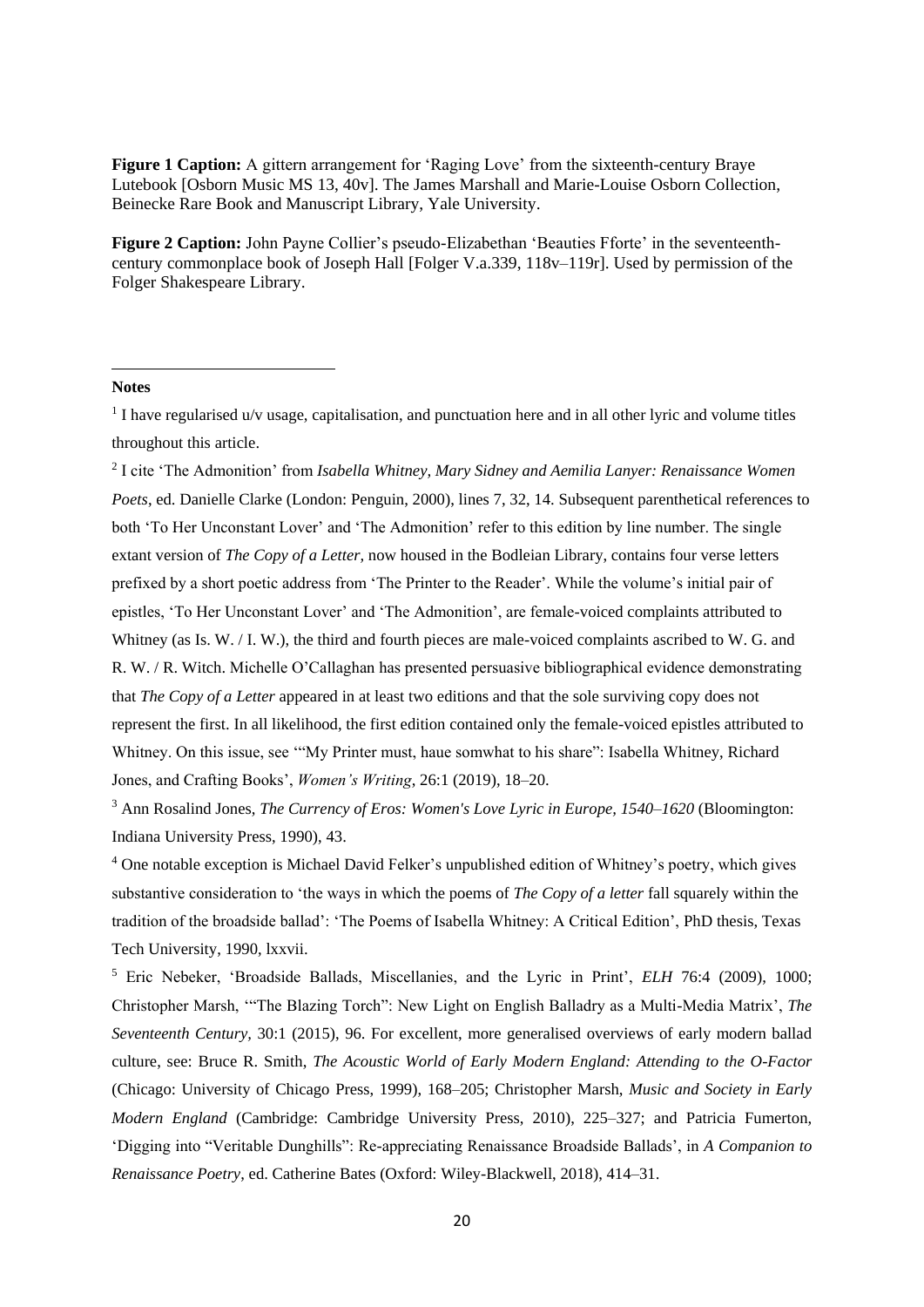<sup>6</sup> In using the terminology of 'reverberation' here and throughout this article, I have been inspired by Erin Minear's gloss on the 'multiple and overlapping meanings' of this word, which usefully connotes 'the acoustic and affective properties of music, as infectious sounds that linger in the air *and* in the memory' as well as 'one writer's allusions to another': *Reverberating Song in Shakespeare and Milton: Language, Memory, and Musical Representation* (Farnham: Ashgate, 2011), 1.

<sup>7</sup> Kirk Melnikoff, 'Richard Jones (*fl.* 1564–1613): Elizabethan Printer, Bookseller and Publisher', *Analytical and Enumerative Bibliography*, 12:3/4 (2001), 156. My biographical information on Jones derives primarily from this piece along with Melnikoff's subsequent study, 'Jones's Pen and Marlowe's Socks: Richard Jones, Print Culture, and the Beginnings of English Dramatic Literature', *Studies in Philology*, 102:2 (2005), 184–209.

<sup>8</sup> Edward Arber, ed., *A Transcript of the Register of the Company of Stationers of London, 1554–1640 A.D,*  5 vols. (London, 1875–94), I.271.

<sup>9</sup> Melnikoff, 'Richard Jones', 156.

**.** 

<sup>10</sup> Tessa Watt, *Cheap Print and Popular Piety, 1550–1640* (Cambridge: Cambridge University Press, 1991), 75. Though scholarly estimates have varied, somewhere between 39 to 51 percent of Jones's total entries in the Stationers' Register were for ballads, the majority of which have not survived: Nebeker, 'Broadside Ballads, Miscellanies', 1007; Alexandra Hill, *Lost Books and Printing in London, 1557–1640: An Analysis of the Stationers' Company Register* (Leiden: Brill, 2018), 62. Moreover, these figures may be somewhat skewed since it is difficult to know how often Jones may have published ballads without duly registering them—especially since he is known to have been fined now and again for printing unlicensed material: Arber, *Transcript,* II.847, 849, 854. Overall, ballad registration rates were poor in the period, perhaps falling somewhere between the 50 to 67 percent range: Hyder E. Rollins, 'The Black-Letter Broadside Ballad', *PMLA,* 34:2 (1919), 281; Watt, *Cheap Print*, 42.

<sup>11</sup> Watt, *Cheap Print*, 75.

<sup>12</sup> Nebeker, 'Broadside Ballads, Miscellanies', 1001. Earlier work on these interrelationships between early printed miscellanies and musical culture includes Edward Doughtie, ed. *Lyrics from English Airs, 1596– 1622* (Cambridge, MA: Harvard University Press, 1970), 10–20 and Winifred Maynard, *Elizabethan Lyric Poetry and Its Music* (Oxford: Clarendon Press, 1986), 7–38.

<sup>13</sup> Nebeker, 'Broadside Ballads, Miscellanies', 999, 1004.

<sup>14</sup> Arber, *Transcript,* I.313.

<sup>15</sup> The Records of the Court of the Stationers' Company indicate that, for reasons now obscure, *A Handefull* was briefly banned in the 1570s. In August of 1576, and the Queen's Commissioners confiscated 225 copies from Jones only to return them to their printer-publisher roughly one year later. On this incident, see W. W. Greg and E. Boswell, eds., *Records of the Court of the Stationers' Company, 1576 to 1602, from Register B* (London: Bibliographical Society, 1930), lvii, 86–7.

<sup>16</sup> Hyder E. Rollins, ed., *A Handful of Pleasant Delights (1584) by Clement Robinson and Divers Others* (1924; rpt. New York: Dover, 1965), viii.

<sup>17</sup> Rollins, ed., *A Handful*, xv.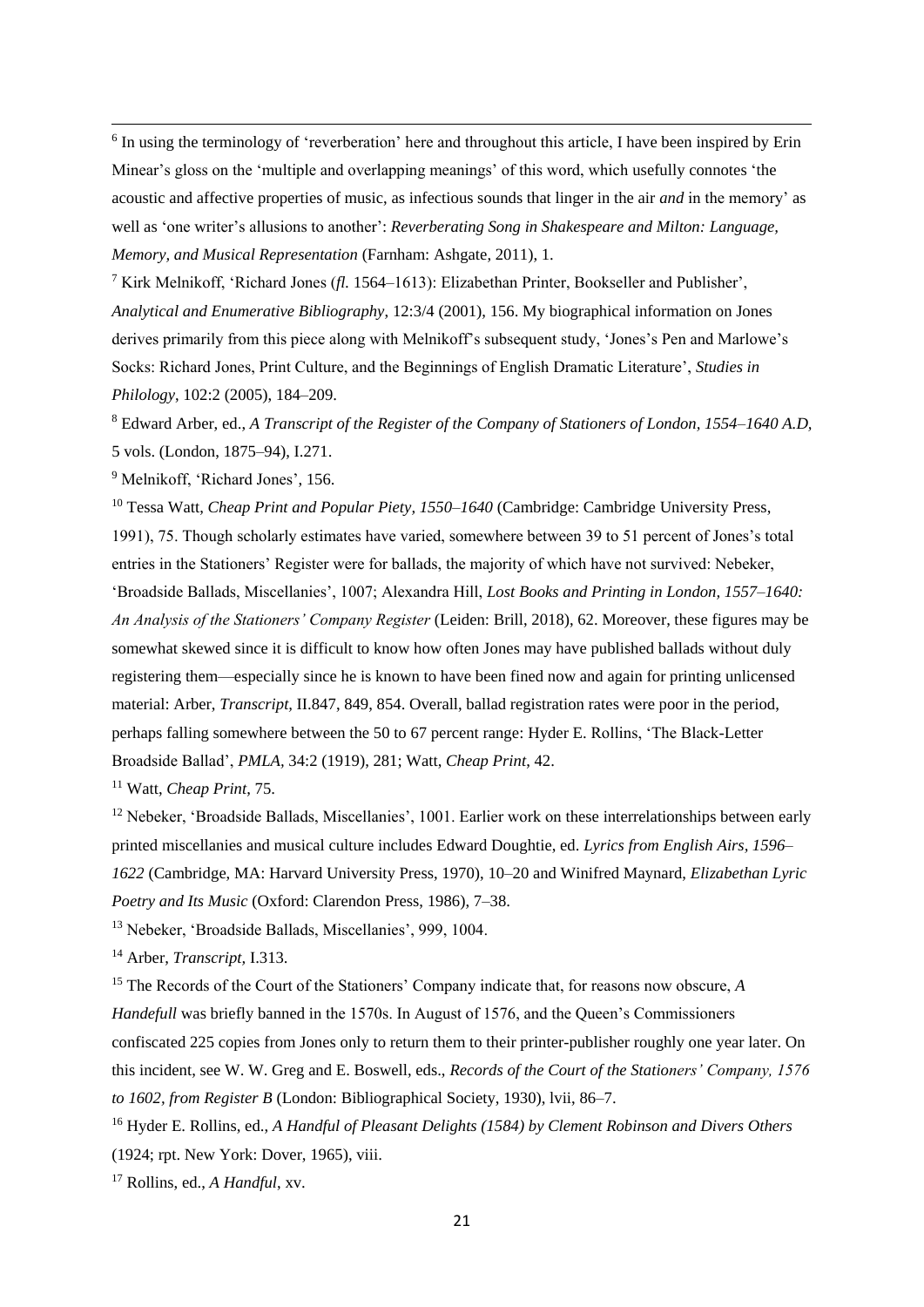<sup>18</sup> On the reformatting of lyrics from Tottel's *Songes and Sonettes* as printed broadsides, see: Maynard, *Elizabethan Lyric Poetry*, 9–13; Doughtie, ed., *Lyrics from English Airs*, 13–14; and John Ward, *Music for Elizabethan Lutes*, 2 vols. (Oxford: Clarendon Press, 1992), I:81–3.

<sup>19</sup> A transcribed version of the 1584 title page is included in Rollins, ed., *A Handful*, 1. Subsequent references to lyrics from *A Handefull* refer to this edition by line number. I have, however, regularised all u/v and i/j usage when quoting from Rollins's edition.

<sup>20</sup> Melnikoff, 'Richard Jones', 158.

<sup>21</sup> O'Callaghan, 'My Printer', 23

**.** 

 $^{22}$  As Clarke's edition of Whitney's poetry does not include the text of 'The Printer to the Reader', my parenthetical references in this paragraph refer instead by signature to the text as found in *The Copy of a Letter* [STC 25439] (London, c. 1566–67).

<sup>23</sup> Linda Gregerson, 'Life Among Others', *The Virginia Quarterly Review,* 8:1 (2007), 207; M. L. Stapleton, 'Letters of Address, Letters of Exchange', in *A Companion to Renaissance Poetry*, ed. Bates, 367.

<sup>24</sup> Laurie Ellinghausen, 'Literary Property and the Single Woman in Isabella Whitney's *A Sweet Nosgay*', *Studies in English Literature, 1500–1900*, 45:1 (2005), 17; 'Isabella Whitney' [headnote], in *The Longman Anthology of British Literature: The Early Modern Period, vol. 1B, 4<sup>th</sup> edn., eds. Clare Carroll and* Andrew Hadfield (London: Longman, 2010), 1041.

<sup>25</sup> O'Callaghan, 'My Printer', 24.

<sup>26</sup> O'Callaghan, 'My Printer', 24.

<sup>27</sup> I borrow this terminology of the 'epistoler' from William C. Dowling, *The Epistolary Moment: The Poetics of the Eighteenth-Century Verse Epistle* (Princeton: Princeton University Press, 1991), 12. <sup>28</sup> O'Callaghan, 'My Printer', 24.

<sup>29</sup> See Claude M. Simpson, *The British Broadside Ballad and Its Music* (New Brunswick, NJ: Rutgers University Press, 1966).

<sup>30</sup> See John Ward, 'Music for *A Handefull of Pleasant Delites*', *Journal of the American Musicological Society*, 10:3 (1957), 165–6.

<sup>31</sup> References to lyrics from *Songes and Sonettes* here and throughout this essay correspond to the influential, revised second edition of 1557, as edited by Paul A. Marquis: *Richard Tottel's 'Songes and Sonettes'*: *The Elizabethan Version* (Tempe: ACMRS, 2007). Subsequent parenthetical references are by line number.

<sup>32</sup> W. A. Sessions, *Henry Howard the Poet Earl of Surrey: A Life* (Oxford: Oxford University Press, 1999), 180; Arber, *Transcript*, I.75, 154, 177.

<sup>33</sup> Arber, *Transcript*, I.76, 180, 383.

<sup>35</sup> Ward, 'Music for *A Handefull*', 154.

<sup>36</sup> Ward, 'Music for *A Handefull*', 153–4.

<sup>34</sup> See Giles E. Dawson, 'John Payne Collier's Great Forgery', *Studies in Bibliography*, 24 (1971), 1–26.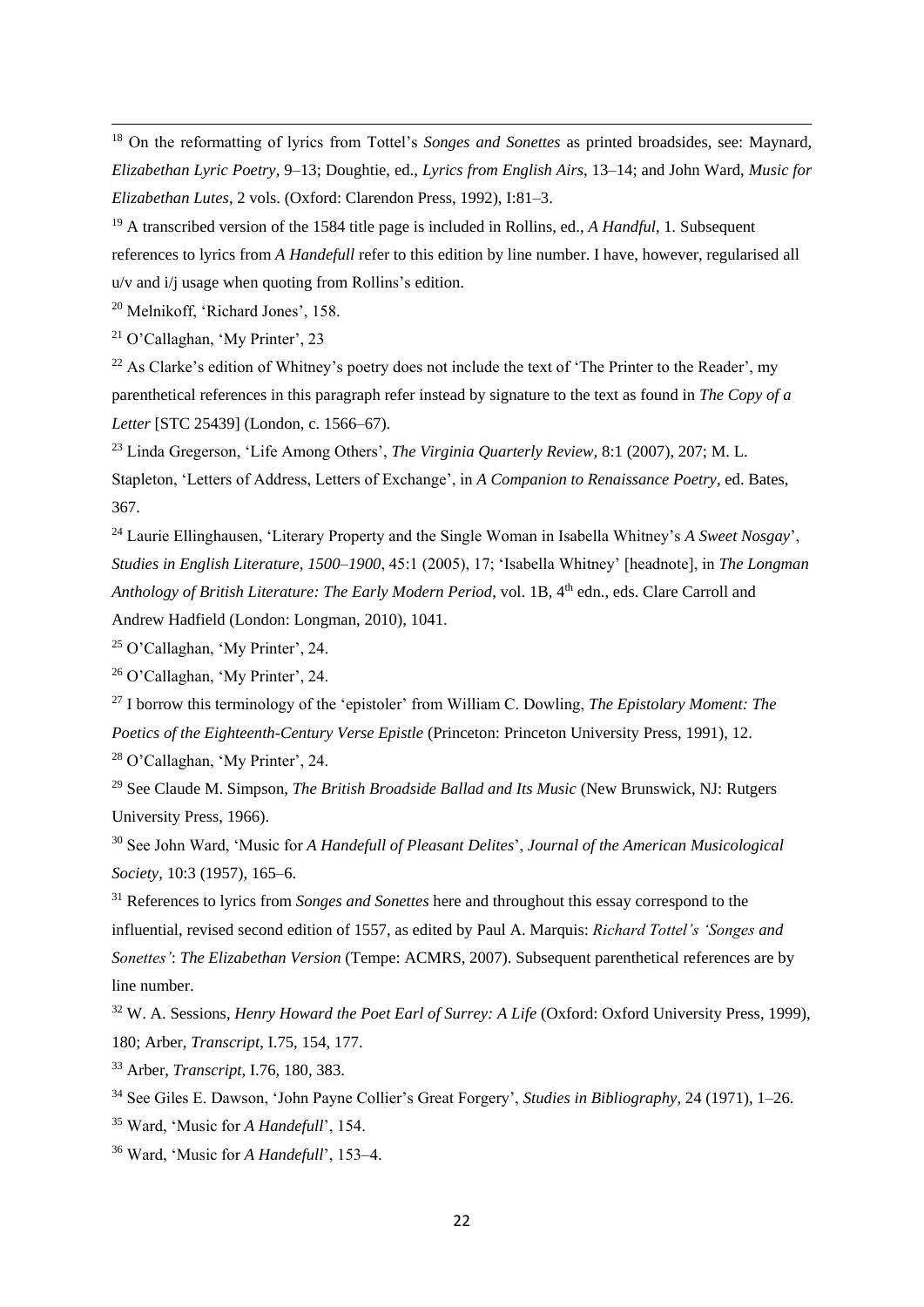<sup>37</sup> Sarah F. Williams, 'Witches, Lamenting Women, and Cautionary Tales: Tracing "The Ladies Fall" in Early Modern English Broadside Balladry and Popular Song', in *Gender and Song in Early Modern England*, eds. Leslie C. Dunn and Katherine R. Larson (Farnham: Ashgate, 2014), 33; Marsh, *Music and Society*, 288–9.

<sup>38</sup> Jenni Hyde, *Singing the News: Ballads in Mid-Tudor England* (Abingdon; Routledge, 2018), 81.

<sup>39</sup> Alex Davis, 'Tottel's Troy', in *Tottel's 'Songes and Sonettes' in Context*, ed. Stephen Hamrick (Farnham: Ashgate, 2013), 64.

<sup>40</sup> Davis, 'Tottel's Troy', 70.

**.** 

<sup>41</sup> Davis, 'Tottel's Troy', 72

<sup>42</sup> Paul A. Marquis, 'Printing History and Editorial Design in the Elizabethan Version of Tottel's *Songes and Sonettes*', in *Tottel's 'Songes and Sonettes' in Context*, ed. Hamrick, 17.

<sup>43</sup> Davis, 'Tottel's Troy', 74.

<sup>44</sup> Davis, 'Tottel's Troy', 74. This 'inevitable' pairing of male-voiced (and often explicitly Petrarchan) amatory poetry with neo-Heroidean female-voiced laments is one that was destined to recur with some frequency in the English literature produced around the turn of the seventeenth century. Representative examples of this phenomenon include the juxtaposition of Samuel Daniel's *Delia* with 'The Complaint of Rosamond', Thomas Lodge's *Phillis* with 'The Complaint of Elstred', or William Shakespeare's *Sonnets* with 'A Lover's Complaint'.

<sup>45</sup> Davis, 'Tottel's Troy', 75.

<sup>46</sup> On these classical resonances, see: Sessions, *Henry Howard*, 213–14; Davis, 'Tottel's Troy', 75; Elizabeth Heale, *Wyatt, Surrey and Early Tudor Poetry* (London: Longman, 1998), 62; Emrys Jones, ed., *Henry Howard Earl of Surrey: Poems* (Oxford: Clarendon Press, 1964), 118–19; and Emil Koeppel, 'Studien zur Geschichte des englischen Petrarchismus im sechzehnten Jahrhundert', *Romanische Forschungen*, 5 (1890), pp. 82–4.

<sup>47</sup> Davis, 'Tottel's Troy', 75.

<sup>48</sup> Rollins, ed., *A Handful*, 110–11.

<sup>49</sup> It is worth noting that 'The Complaint of a Woman Lover' appeared alongside a number of other female-voiced ballads in Jones's *Handefull.* Five out of the twenty-two pieces believed by Rollins to have been included in the first edition of this musical miscellany – nearly one in four – were narrated by female speakers. The other female-voiced ballads that likely featured in the c. 1565–66 edition are: 'The Lamentation of a Woman Being Wrongfully Defamed', 'L. Gibsons Tantara Wherein Danea Welcommeth Home Her Lord Diophon fro[m] the War', 'Dame Beauty's Reply to the Lover Late at Liberty Intituled Where is the Life that Late I Led', and 'A Proper Sonnet of an Unkind Damsel to Her Faithful Lover'. The last of these, in fact, reproduces a poem of Surrey's previously entitled 'The Lover Describes His Restlesse State' in Tottel's *Songes and Sonettes*, though the gender of the lyrics' purported speaker is saliently reassigned in Jones's edition.

<sup>50</sup> I cite the Latin text and English translations from the following editions: Virgil, *Aeneid*, in *Eclogues, Georgics, Aeneid 1–6*, trans. H.R. Fairclough, rev. G. P. Goold (Cambridge, MA: Harvard University